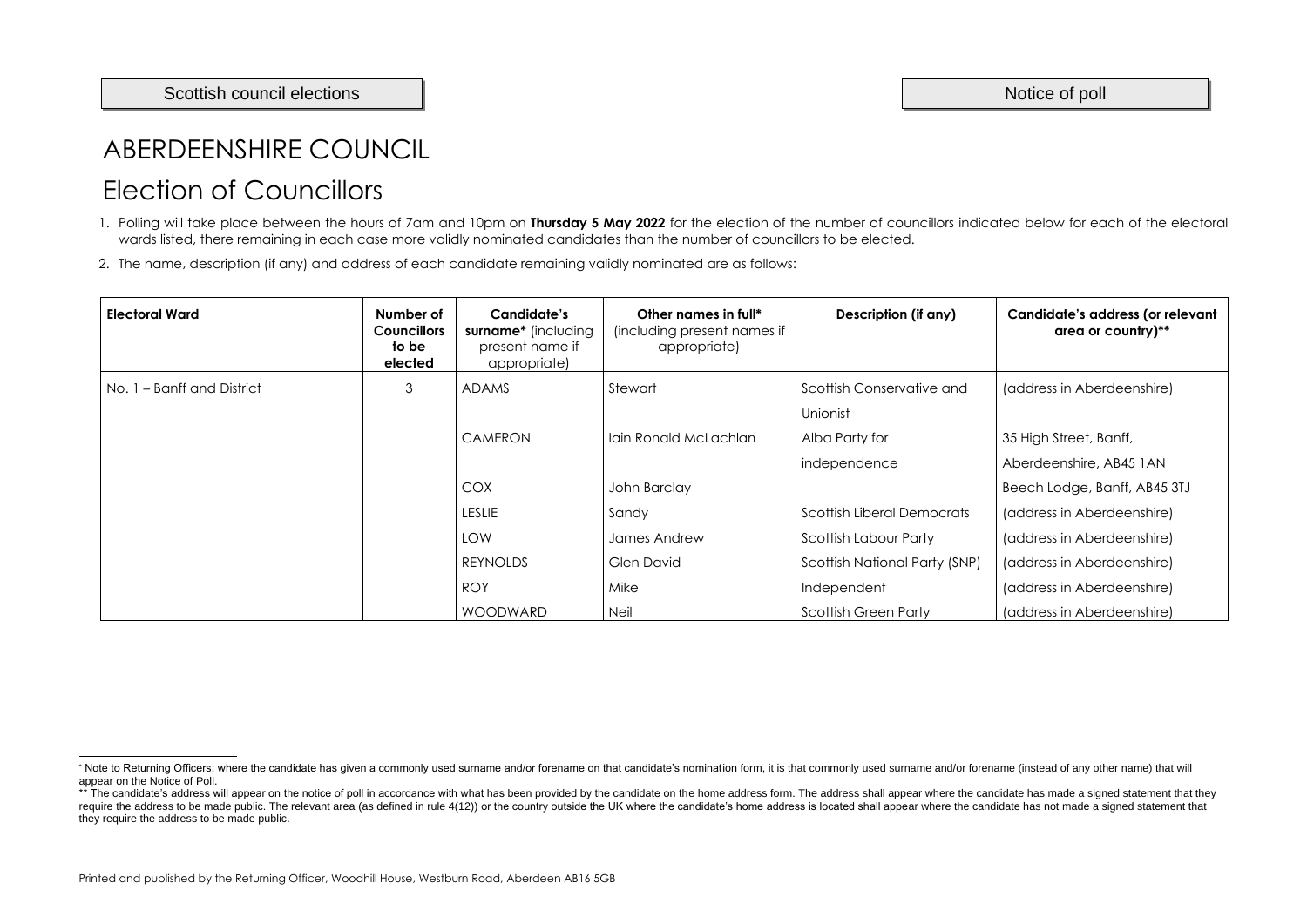(address in Aberdeenshire) (address in Aberdeenshire) Rosebank Villa, 28 Skene Street, Macduff, AB44 1RP (address in Aberdeenshire)

| $No. 2 - Troup$                  | 3              | <b>BAILEY</b>    | lan James             | <b>Scottish Liberal Democrats</b> |
|----------------------------------|----------------|------------------|-----------------------|-----------------------------------|
|                                  |                | CASSIE           | Ross Alexander        | Scottish National Party (SNP)     |
|                                  |                | <b>FINDLATER</b> | Mark                  | Scottish Conservative and         |
|                                  |                |                  |                       | Unionist                          |
|                                  |                | <b>MENARD</b>    | Richard               | Scottish Conservative and         |
|                                  |                |                  |                       | Unionist                          |
|                                  |                | SCOTT            | Simon Andrew          | <b>Scottish Green Party</b>       |
| No. 3 - Fraserburgh and District | $\overline{4}$ | <b>ADAMS</b>     | James                 | Scottish Conservative and         |
|                                  |                |                  |                       | Unionist                          |
|                                  |                | <b>BELL</b>      | Ann                   | <b>Scottish Liberal Democrats</b> |
|                                  |                | <b>GREENALL</b>  | Paul                  | Independent                       |
|                                  |                |                  |                       |                                   |
|                                  |                | <b>LOGAN</b>     | Seamus                | Scottish National Party (SNP)     |
|                                  |                |                  |                       |                                   |
|                                  |                | <b>MAIR</b>      | Doreen Anne Elizabeth | Independent                       |
|                                  |                | <b>MCCOLL</b>    | John                  | Scottish Family Party: Pro-       |
|                                  |                |                  |                       | Family, Pro-Marriage, Pro-Life    |
|                                  |                | <b>TOPPING</b>   | <b>Brian</b>          | Alba Party for                    |
|                                  |                |                  |                       | independence                      |

(address in Aberdeenshire)

8 Bruce Circle, Fraserburgh, Aberdeenshire, AB43 7FF (address in Aberdeenshire) 244 West Road, Fraserburgh, Aberdeenshire, AB43 9NL 53 Main Street, Fraserburgh, AB43 9RT (address in Aberdeenshire) (address in Aberdeenshire) 181 West Road, Fraserburgh,

AB43 9NN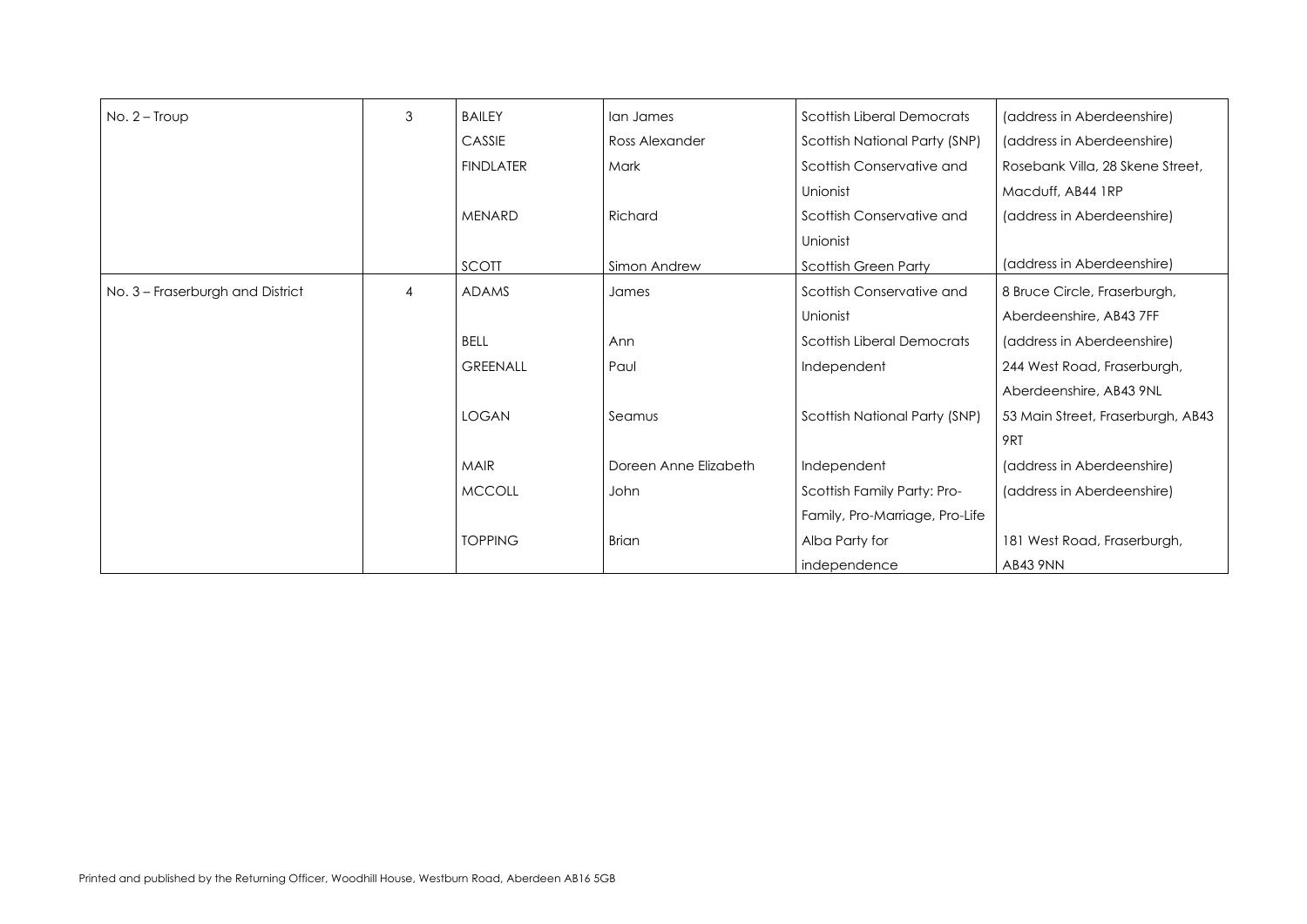| No. 4 - Central Buchan | $\overline{4}$ | <b>COLE-HAMILTON</b> | Jamie           | <b>Scottish Green Party</b>       |
|------------------------|----------------|----------------------|-----------------|-----------------------------------|
|                        |                | <b>CROSS</b>         | Charlotte Diana | Alba Party for                    |
|                        |                |                      |                 | independence                      |
|                        |                | <b>CROWSON</b>       | Geoff           | Scottish National Party (SNP)     |
|                        |                | <b>MAHMOOD</b>       | Arif            | <b>Scottish Labour Party</b>      |
|                        |                |                      |                 |                                   |
|                        |                | <b>MAIR</b>          | David           | Scottish National Party (SNP)     |
|                        |                | <b>MOORE</b>         | Joanna          | Scottish Family Party: Pro-       |
|                        |                |                      |                 | Family, Pro-Marriage, Pro-Life    |
|                        |                | <b>OWEN</b>          | Steve           | Scottish Conservative and         |
|                        |                |                      |                 | Unionist                          |
|                        |                | <b>POWELL</b>        | Hannah          | Scottish Conservative and         |
|                        |                |                      |                 | Unionist                          |
|                        |                |                      |                 |                                   |
|                        |                | <b>SIMPSON</b>       | Anne Margaret   | <b>Scottish Liberal Democrats</b> |
|                        |                | <b>SMITH</b>         | Norman John     | Independent                       |
|                        |                |                      |                 |                                   |

The Old Brewery, Brewery Road, Strichen, Aberdeenshire, AB43 6TH (address in Aberdeenshire) Norifer, Inn Brae, Longside, Peterhead, AB42 4TP

(address in Aberdeenshire) (address in Aberdeenshire)

(address in Aberdeenshire) 3 Nether Backhill, Ardallie, Peterhead, AB42 5BQ (address in Aberdeenshire) (address in Aberdeenshire)

(address in Aberdeenshire)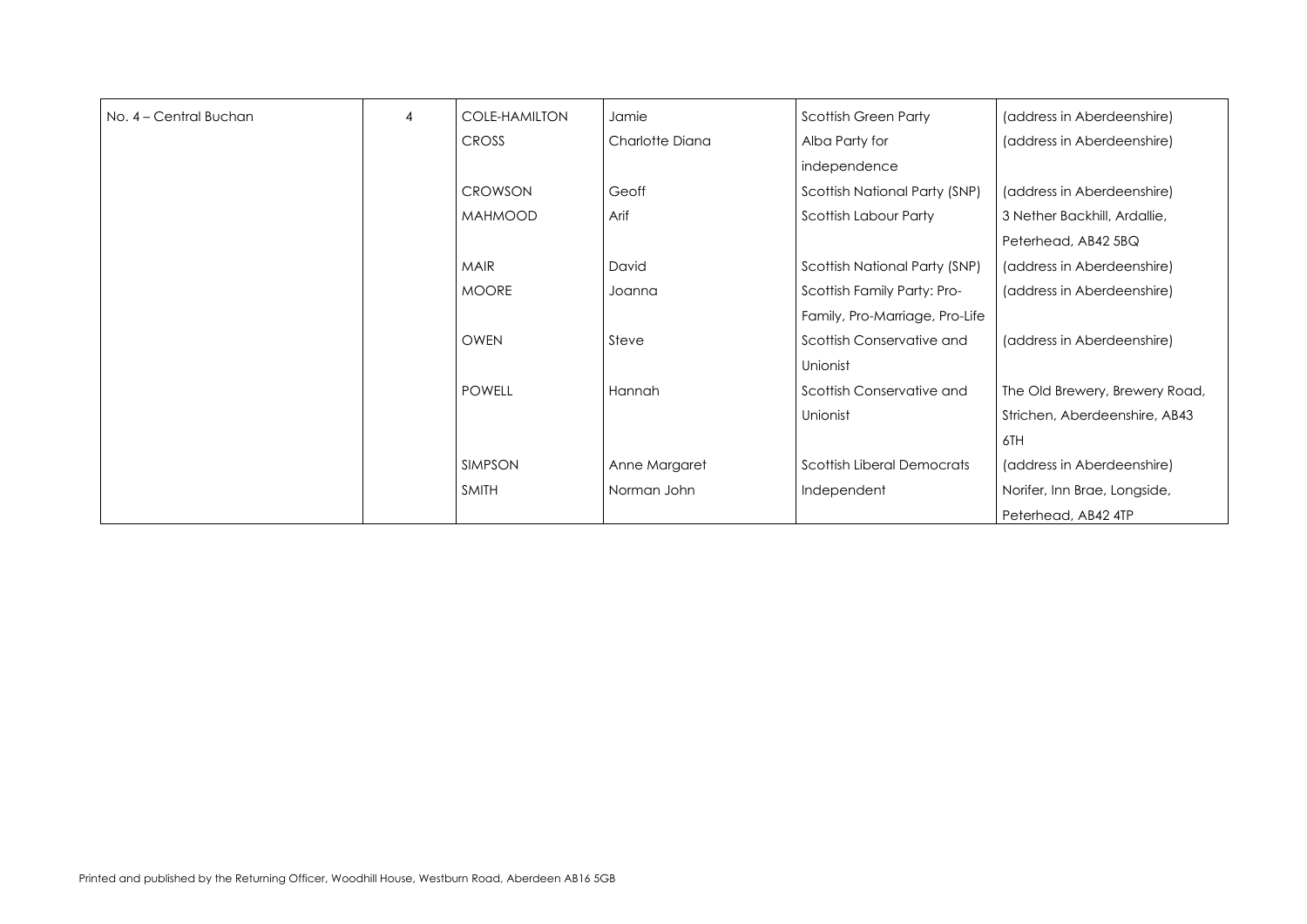| No. 5 - Peterhead North and Rattray | $\overline{4}$ | <b>ANDERSON</b>  | Kevin Robert    | <b>Scottish Liberal Democrats</b>    |
|-------------------------------------|----------------|------------------|-----------------|--------------------------------------|
|                                     |                | <b>BEAGRIE</b>   | Dianne          | Independent                          |
|                                     |                | <b>BRADFORD</b>  | Sharon          | Independent                          |
|                                     |                | <b>BUCHAN</b>    | Alan S.         | Independent                          |
|                                     |                |                  |                 |                                      |
|                                     |                | <b>JAMES</b>     | Matthew         | Scottish Conservative and            |
|                                     |                |                  |                 |                                      |
|                                     |                |                  |                 | Unionist                             |
|                                     |                | <b>MCPHERSON</b> | Trish           | Alba Party for                       |
|                                     |                |                  |                 | independence                         |
|                                     |                | <b>MCWHINNIE</b> | Leeann          | Scottish National Party (SNP)        |
|                                     |                | SUTHERLAND       | lain            | Scottish Conservative and            |
|                                     |                |                  |                 | Unionist                             |
| No. 6 - Peterhead South and Cruden  | 3              | <b>HALL</b>      | George          | Scottish Conservative and            |
|                                     |                |                  |                 | Unionist                             |
|                                     |                | <b>JOHNSTONE</b> | <b>Neil</b>     | Scottish Conservative and            |
|                                     |                |                  |                 | Unionist                             |
|                                     |                | <b>SIMPSON</b>   | Colin Alexander | <b>Scottish Liberal Democrats</b>    |
|                                     |                | <b>SMITH</b>     | Stephen William | <b>Scottish National Party (SNP)</b> |
|                                     |                |                  |                 |                                      |

```
(address in Aberdeenshire)
(address in Aberdeenshire)
(address in Aberdeenshire)
Verbena Villa, 11 Victoria Road,
Peterhead, Aberdeenshire, AB42
1UB
34 Chevron Crescent, Peterhead,
AB42 1ZE
(address in Aberdeenshire)
(address in Aberdeenshire)
Caledonia, 81 West Road,
Peterhead, Aberdeenshire, AB42
2AS
16 John Buchan Drive, Cruden
Bay, Aberdeenshire, AB42 0PF
82 Barratt Drive, Ellon, AB41 9EQ
(address in Aberdeenshire)
22 Links View, Cruden Bay, 
Peterhead, AB42 0RF
```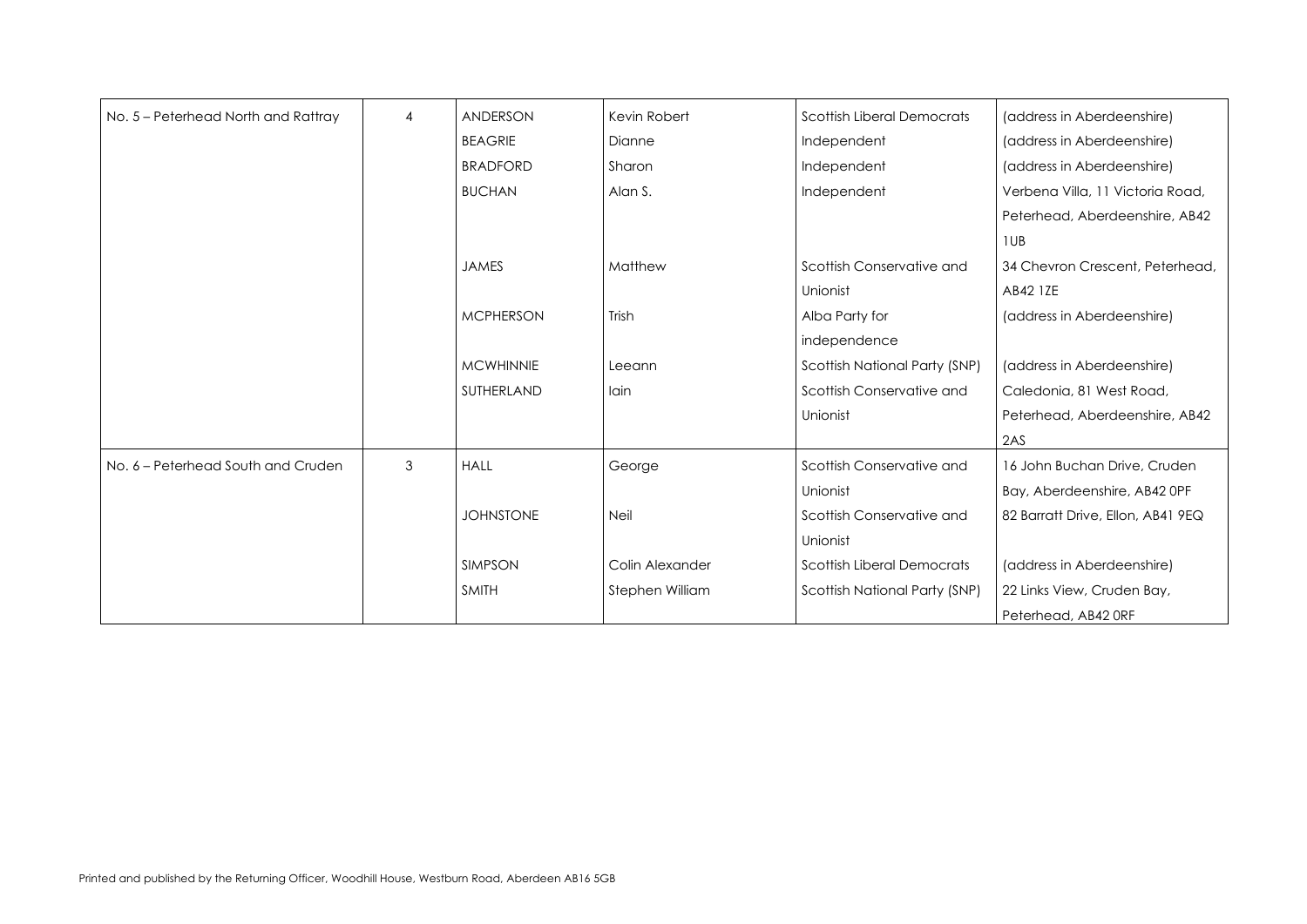(address in Aberdeenshire) Rothie Inn Farm, Forgue Road, Rothienorman, AB51 8YH (address in Aberdeenshire)

| No. 7 - Turriff and District | $\overline{4}$ | <b>DUBOIS</b>     | Susan          | Scottish National Party (SNP)        |
|------------------------------|----------------|-------------------|----------------|--------------------------------------|
|                              |                | <b>FORSYTH</b>    | Alastair       | Scottish National Party (SNP)        |
|                              |                |                   |                |                                      |
|                              |                | <b>LANG</b>       | Gordon         | Scottish Conservative and            |
|                              |                |                   |                | Unionist                             |
|                              |                | <b>STIRLING</b>   | Anne           | <b>Scottish Liberal Democrats</b>    |
|                              |                | <b>TAYLOR</b>     | Iain Walker    | Scottish Conservative and            |
|                              |                |                   |                | Unionist                             |
|                              |                | <b>VINCENT</b>    | Kathryn Louise | <b>Scottish Green Party</b>          |
| No. 8 - Mid Formartine       | $\overline{4}$ | <b>HASSAN</b>     | Andrew John    | <b>Scottish Liberal Democrats</b>    |
|                              |                | <b>HUTCHISON</b>  | Kenny          | Scottish National Party (SNP)        |
|                              |                | <b>JOHNSTON</b>   | Paul           | Independent                          |
|                              |                | <b>NICOL</b>      | Jenny          | <b>Scottish National Party (SNP)</b> |
|                              |                | <b>POWELL</b>     | Sheila         | Scottish Conservative and            |
|                              |                |                   |                | Unionist                             |
|                              |                | <b>RITCHIE</b>    | Derek          | Scottish Conservative and            |
|                              |                |                   |                | Unionist                             |
| No. 9 - Ellon and District   | 4              | <b>CRAWLEY</b>    | John           | Scottish Conservative and            |
|                              |                |                   |                | Unionist                             |
|                              |                | <b>DAVIDSON</b>   | Isobel         | <b>Scottish Liberal Democrats</b>    |
|                              |                | GALL              | Josh           | Scottish National Party (SNP)        |
|                              |                | <b>LAPPIN</b>     | Mark           | <b>Scottish Labour Party</b>         |
|                              |                | <b>MCALLISTER</b> | Louise         | <b>Scottish National Party (SNP)</b> |
|                              |                | <b>OWEN</b>       | Gillian        | Scottish Conservative and            |
|                              |                |                   |                | Unionist                             |
|                              |                | STEWART           | Craig William  | <b>Scottish Green Party</b>          |

(address in Aberdeenshire) Gowanwell, Crudie, Turriff, Aberdeenshire, AB53 5QR (address in Aberdeenshire) (address in Aberdeenshire) (address in Aberdeenshire) (address in Aberdeenshire) (address in Aberdeenshire) (address in Aberdeenshire)

North Logierieve, Udny, Ellon, Aberdeenshire, AB41 7RN The Smiddy, 1 Smiddy Lane, Ellon, Aberdeenshire, AB41 9ZB (address in Aberdeenshire) (address in Aberdeenshire) (address in Aberdeenshire) (address in Aberdeenshire) (address in Aberdeenshire)

(address in Aberdeenshire)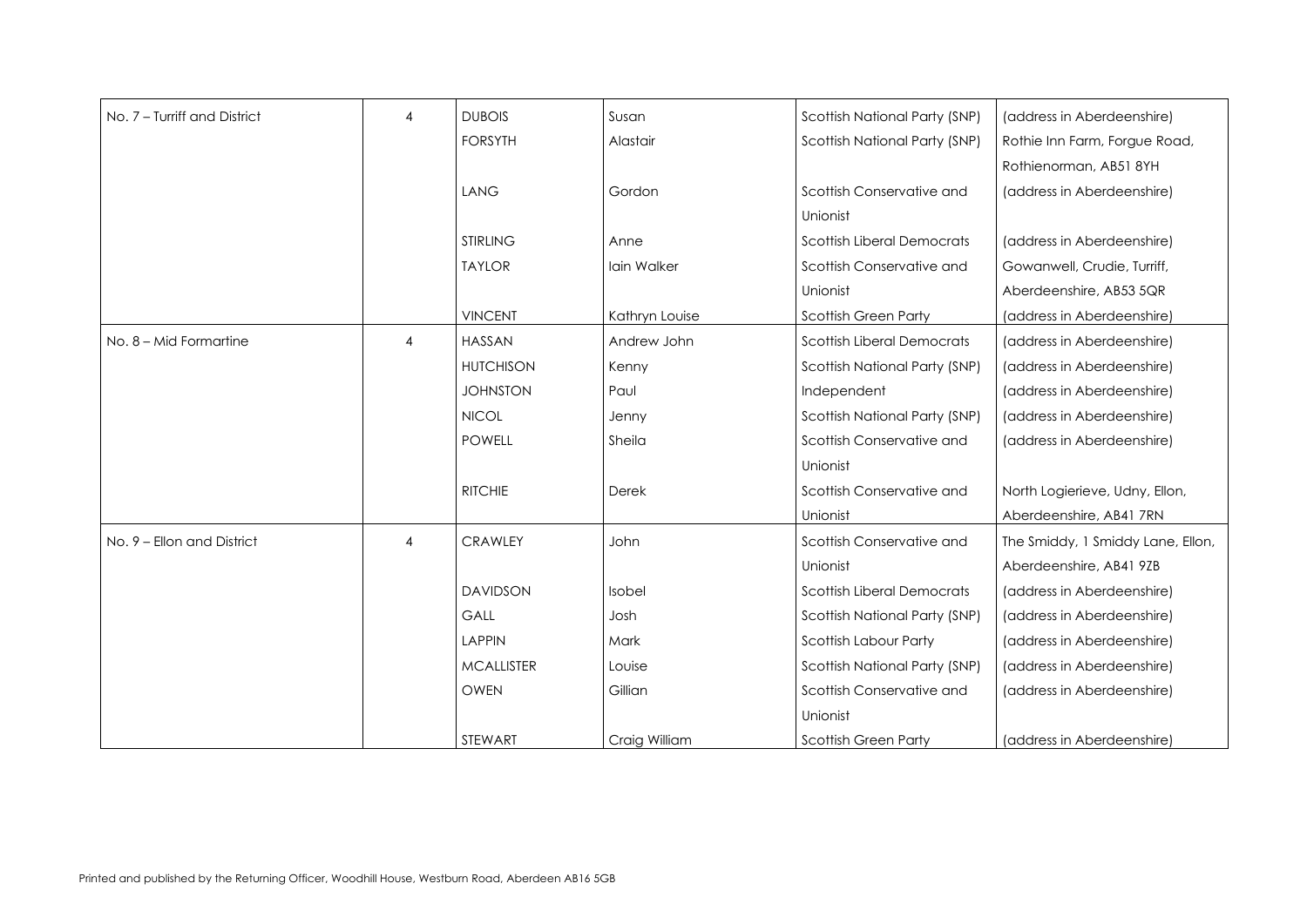| No. 10 - West Garioch           | 3              | <b>BRYDON</b>    | Sasha                     | <b>Scottish Labour Party</b>         |
|---------------------------------|----------------|------------------|---------------------------|--------------------------------------|
|                                 |                | <b>GRANT</b>     | <b>Moray Charles</b>      | Scottish National Party (SNP)        |
|                                 |                |                  |                           |                                      |
|                                 |                | <b>LESLIE</b>    | Sebastian                 | Independent                          |
|                                 |                |                  |                           |                                      |
|                                 |                | <b>LONCHAY</b>   | Sheena Margaret           | Independent                          |
|                                 |                |                  |                           |                                      |
|                                 |                | MANSFIELD        | Anne                      | <b>Scottish Green Party</b>          |
|                                 |                | <b>MITCHELL</b>  | <b>Elaine Helen Grace</b> | Alba Party for                       |
|                                 |                |                  |                           | independence                         |
|                                 |                | <b>PAYNE</b>     | Sam                       | Scottish Conservative and            |
|                                 |                |                  |                           | Unionist                             |
|                                 |                | <b>SMITH</b>     | Hazel Linda               | <b>Scottish Liberal Democrats</b>    |
| No. 11 - Inverurie and District | $\overline{4}$ | <b>BAILLIE</b>   | <b>Neil</b>               | <b>Scottish National Party (SNP)</b> |
|                                 |                | <b>EWENSON</b>   | Marion Jane Muir          | <b>Scottish Liberal Democrats</b>    |
|                                 |                | <b>KEATING</b>   | David                     | Scottish Conservative and            |
|                                 |                |                  |                           | Unionist                             |
|                                 |                | PEEBLES          | Archie                    | Scottish National Party (SNP)        |
|                                 |                | <b>ROTHNIE</b>   | Denise May                | <b>Scottish Green Party</b>          |
|                                 |                | <b>WHYTE</b>     | <b>Judy Margaret</b>      |                                      |
|                                 |                |                  |                           |                                      |
| No. 12 - East Garioch           | $\overline{4}$ | <b>CULLINANE</b> | Drew                      | Independent                          |
|                                 |                | <b>DOBBIN</b>    | Rosanna                   | <b>Scottish Labour Party</b>         |
|                                 |                | <b>GIFFORD</b>   | Jim                       | Independent                          |
|                                 |                | <b>LONCHAY</b>   | Dominic                   | Scottish Conservative and            |
|                                 |                |                  |                           | Unionist                             |
|                                 |                | <b>MASON</b>     | <b>Trevor Booth</b>       | <b>Scottish Liberal Democrats</b>    |
|                                 |                | <b>REID</b>      | Glen                      | <b>Scottish National Party (SNP)</b> |
|                                 |                |                  |                           |                                      |

(address in Aberdeenshire) The Auld Schoolhouse, Lumsden, Aberdeenshire, AB54 4JR West Wing, Wardhill, Meikle Wartle, Inverurie, AB51 5BH 6 Gordon Terrace, Insch, AB52 6WN (address in Aberdeenshire) Bridgefoot Cottage, Oyne, Aberdeenshire, AB52 6QQ (address in Aberdeenshire) (address in Aberdeenshire) (address in Aberdeenshire) (address in Aberdeenshire) 25 Newlands Drive, Kintore, Aberdeenshire, AB51 0AF (address in Aberdeenshire) (address in Aberdeenshire) Northburn, Market Place, Inverurie, AB51 3XN (address in Aberdeenshire) (address in Aberdeenshire) (address in Aberdeenshire) (address in Aberdeenshire) 14 Teal Street, Ellon, AB41 9FP 1 Ashfield, School Road, Kintore, Aberdeenshire AB51 0RZ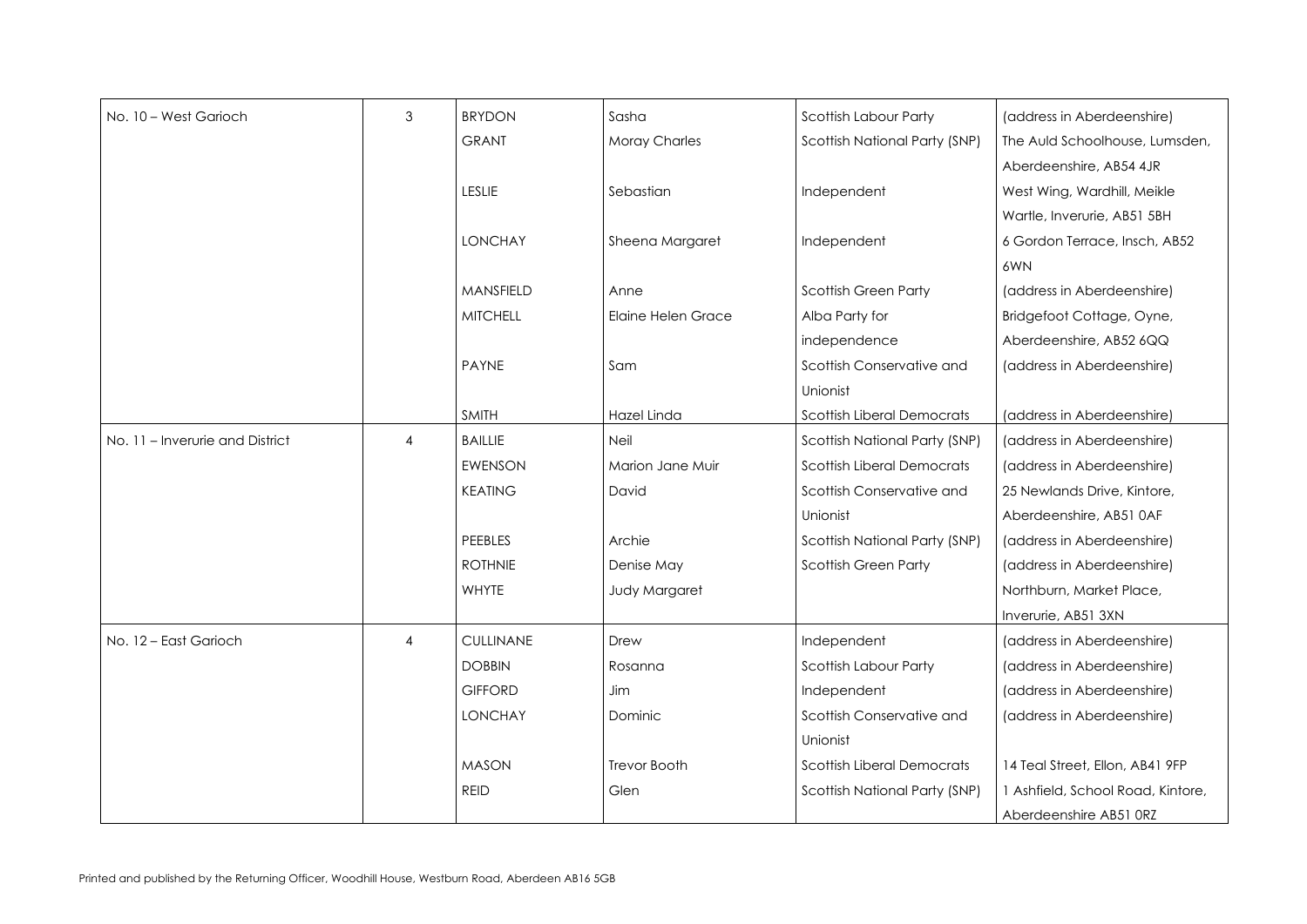(address in Aberdeenshire)

(address in Aberdeenshire) 17 Brimmond Drive, Westhill, AB32 6SZ

| No. 13 - Westhill and District                     | $\overline{4}$ | <b>CAMERON</b>  | Stephen William       | Independence for Scotland         |
|----------------------------------------------------|----------------|-----------------|-----------------------|-----------------------------------|
|                                                    |                |                 |                       | Party                             |
|                                                    |                | <b>ILOL</b>     | Fatima                | Scottish National Party (SNP)     |
|                                                    |                | <b>MCKAIL</b>   | Ron                   | Scottish Conservative and         |
|                                                    |                |                 |                       | Unionist                          |
|                                                    |                | <b>MCKAY</b>    | Colin                 | Alba Party for                    |
|                                                    |                |                 |                       | independence                      |
|                                                    |                | <b>MILLER</b>   | Craig                 | Scottish Conservative and         |
|                                                    |                |                 |                       | Unionist                          |
|                                                    |                | WALKER          | Iris Margaret         | <b>Scottish Liberal Democrats</b> |
|                                                    |                | YOUNG           | Lesley                | <b>Scottish Labour Party</b>      |
| No. 14 - Huntly, Strathbogie and Howe<br>of Alford | $\overline{4}$ | <b>BEGG</b>     | <b>Bryan Scott</b>    | <b>Scottish Labour Party</b>      |
|                                                    |                | <b>GOODHALL</b> | Jeff                  | <b>Scottish Liberal Democrats</b> |
|                                                    |                | <b>KNIGHT</b>   | Lauren                | Scottish Conservative and         |
|                                                    |                |                 |                       | Unionist                          |
|                                                    |                | <b>LEAGAS</b>   | Rosie                 | Independent                       |
|                                                    |                | <b>PETRIE</b>   | <b>Gwyneth Elaine</b> | Scottish National Party (SNP)     |
|                                                    |                | <b>WHITBY</b>   | Stuart                | Scottish Libertarian Party        |
|                                                    |                | <b>WITHEY</b>   | Robbie                | Scottish Conservative and         |
|                                                    |                |                 |                       | Unionist                          |

(address in Aberdeenshire)

(address in Aberdeenshire)

(address in Aberdeenshire) (address in Aberdeenshire) Richmond, Richmond Road, Huntly, AB54 8BG (address in Aberdeenshire) (address in Aberdeenshire)

West Wing Flat, Leith Hall, Kennethmont, AB54 4NQ (address in Aberdeenshire) (address in Aberdeenshire) (address in Aberdeenshire)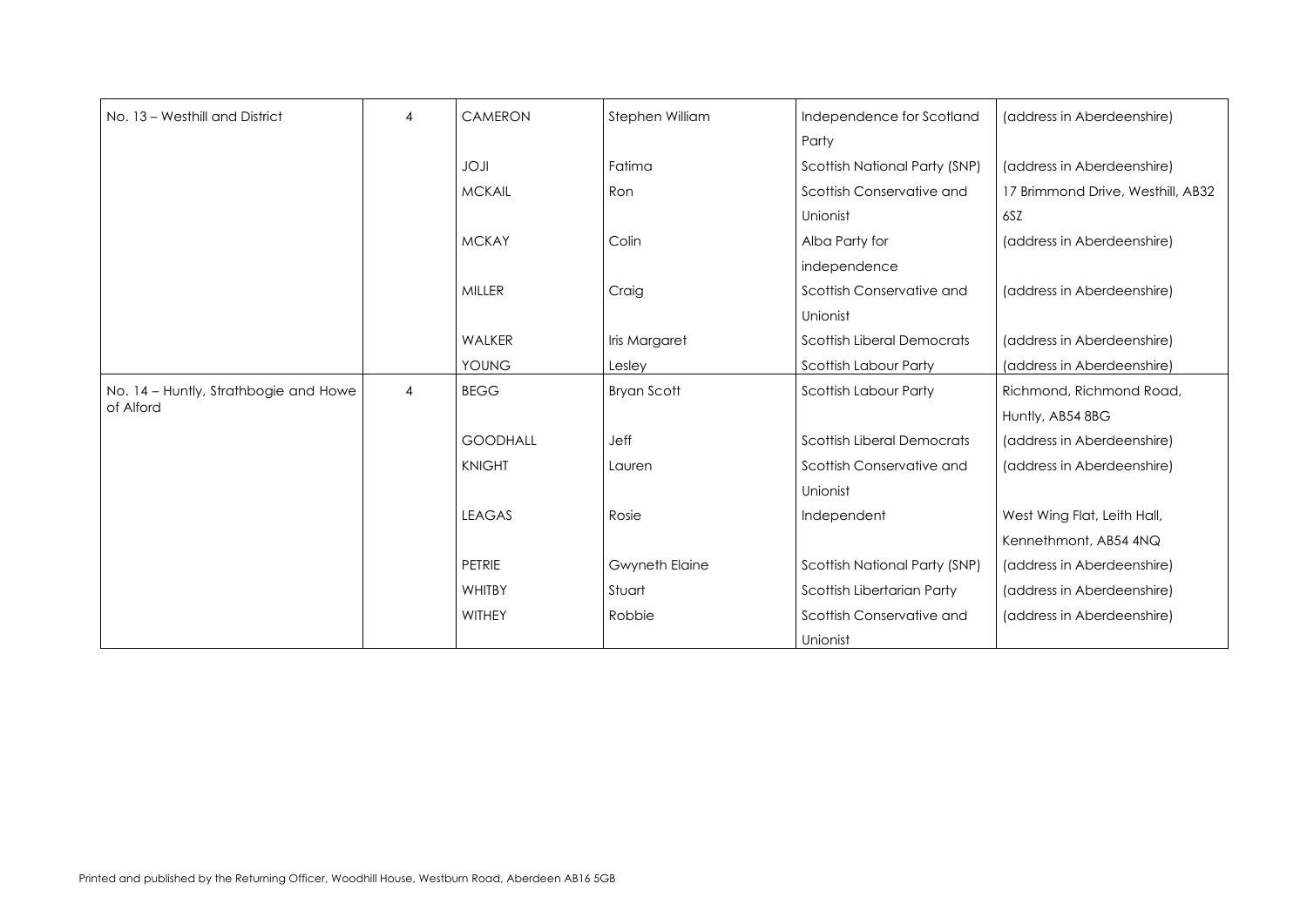(address in Aberdeenshire) Balnellan, 4 Glenshee Road, Braemar, AB35 5YQ (address in Aberdeenshire)

| No. 15 - Aboyne, Upper Deeside and | $\mathfrak{S}$ | <b>ARGYLE</b>      | Peter John | <b>Scottish Liberal Democrats</b> |
|------------------------------------|----------------|--------------------|------------|-----------------------------------|
| Donside                            |                | <b>BLACKETT</b>    | Geva       | Independent                       |
|                                    |                |                    |            |                                   |
|                                    |                | <b>BROWN</b>       | Sarah      | Scottish Conservative and         |
|                                    |                |                    |            | Unionist                          |
|                                    |                | <b>KLOPPERT</b>    | Anouk      | Scottish National Party (SNP)     |
|                                    |                | LAWSON             | John       | Scottish Labour Party             |
|                                    |                | <b>LEITH</b>       | Claudia    | Scottish Conservative and         |
|                                    |                |                    |            | Unionist                          |
| No. 16 - Banchory and Mid Deeside  | $\mathfrak{S}$ | <b>BROWN</b>       | Andy       | Scottish Labour Party             |
|                                    |                |                    |            |                                   |
|                                    |                | <b>CHOU TURVEY</b> | Yi-pei     | <b>Scottish Liberal Democrats</b> |
|                                    |                | <b>CRAIB</b>       | Graeme     | Scottish Family Party: Pro-       |
|                                    |                |                    |            | Family, Pro-Marriage, Pro-Life    |
|                                    |                | <b>CROSS</b>       | Harriet    | Scottish Conservative and         |
|                                    |                |                    |            | Unionist                          |
|                                    |                | <b>DURNO</b>       | Eileen     | Scottish National Party (SNP)     |
|                                    |                | <b>ROSS</b>        | Ann        | Scottish Conservative and         |
|                                    |                |                    |            | Unionist                          |

(address in Aberdeenshire) (address in Aberdeenshire) Firhurst, Golf Road, Aboyne, Aberdeenshire, AB34 5HP 6 Pantoch Way, Banchory, AB31 5ZJ (address in Aberdeenshire) (address in Aberdeenshire) (address in Aberdeenshire)

(address in Aberdeenshire) (address in Aberdeenshire)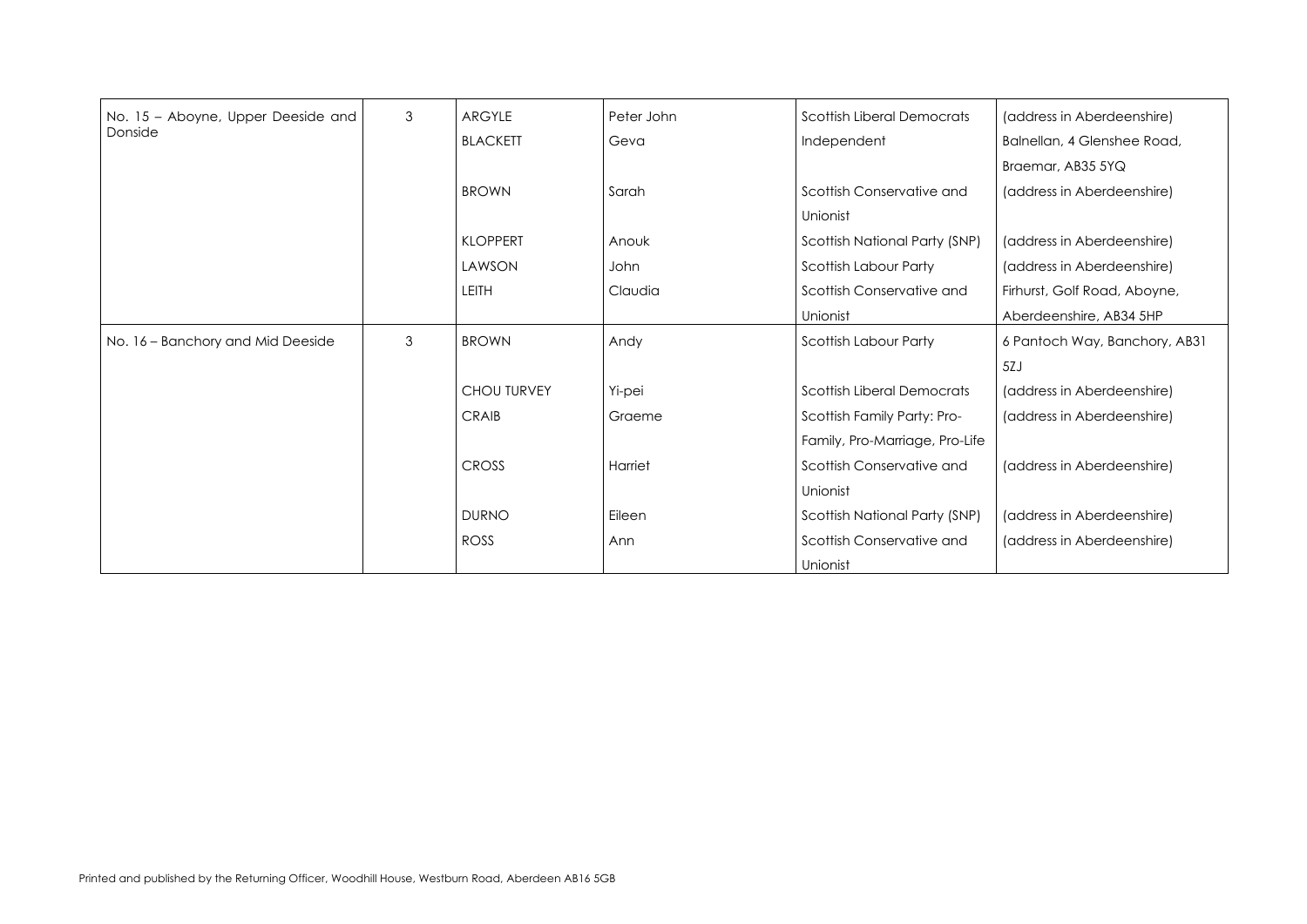| No. 17 - North Kincardine                  | $\overline{4}$ | <b>AITCHISON</b> | David                   | Scottish National Party (SNP)               |
|--------------------------------------------|----------------|------------------|-------------------------|---------------------------------------------|
|                                            |                | <b>BEWS</b>      | Alastair                | Independent                                 |
|                                            |                | <b>BURNETT</b>   | Shirley                 | Scottish Conservative and                   |
|                                            |                |                  |                         | Unionist                                    |
|                                            |                | <b>HUTCHISON</b> | <b>Jeff</b>             | Scottish Conservative and                   |
|                                            |                |                  |                         | Unionist                                    |
|                                            |                | <b>LESLIE</b>    | Elizabeth Wilson        | Scottish Family Party: Pro-                 |
|                                            |                |                  |                         | Family, Pro-Marriage, Pro-Life              |
|                                            |                | <b>PIKE</b>      | Colin                   | Independent                                 |
|                                            |                | <b>ROSS</b>      | Louise Claire           | <b>Scottish Green Party</b>                 |
|                                            |                | SULLIVAN         | Mel                     | <b>Scottish Liberal Democrats</b>           |
|                                            |                | <b>VICTOR</b>    | <b>Catherine Mary</b>   | Scottish National Party (SNP)               |
| Stonehaven and Lower<br>No. 18<br>$\equiv$ | $\overline{4}$ | <b>AGNEW</b>     | Wendy                   | Scottish Conservative and                   |
| Deeside                                    |                |                  |                         | Unionist                                    |
|                                            |                | <b>BLACK</b>     | Dawn                    | Scottish National Party (SNP)               |
|                                            |                | <b>CHRISTIE</b>  | Raymond James           | Scottish Labour Party                       |
|                                            |                | <b>DICKINSON</b> | Sarah                   | <b>Scottish Liberal Democrats</b>           |
|                                            |                | <b>ROBERTSON</b> | Dennis                  |                                             |
|                                            |                |                  |                         | Scottish National Party (SNP)               |
|                                            |                | <b>SHANKS</b>    | <b>Rachel Katherine</b> | <b>Scottish Green Party</b>                 |
|                                            |                | <b>SIMPSON</b>   | Ma                      | Independent                                 |
|                                            |                | <b>TURNER</b>    | Alan                    | Conservative<br>Scottish<br>and<br>Unionist |
|                                            |                |                  |                         |                                             |

```
(address in Aberdeenshire)
   (address in Aberdeenshire)
   (address in Aberdeenshire)
   (address in Aberdeenshire)
   (address in Aberdeenshire)
   (address in Aberdeenshire)
  (address in Aberdeenshire)
   (address in Aberdeenshire)
  (address in Aberdeenshire)
   (address in Aberdeenshire)
  7 Farburn Drive, Stonehaven, 
   AB39 2BZ
   (address in Aberdeenshire)
   (address in Aberdeenshire)
   15 Bernham Avenue, 
  Stonehaven, AB39 2WD
  71 Cameron Street, Stonehaven,
   AB39 2HE
   (address in Aberdeenshire)
Cowieside House, 9 Ironfield 
  Lane, Stonehaven, AB39 2AG
```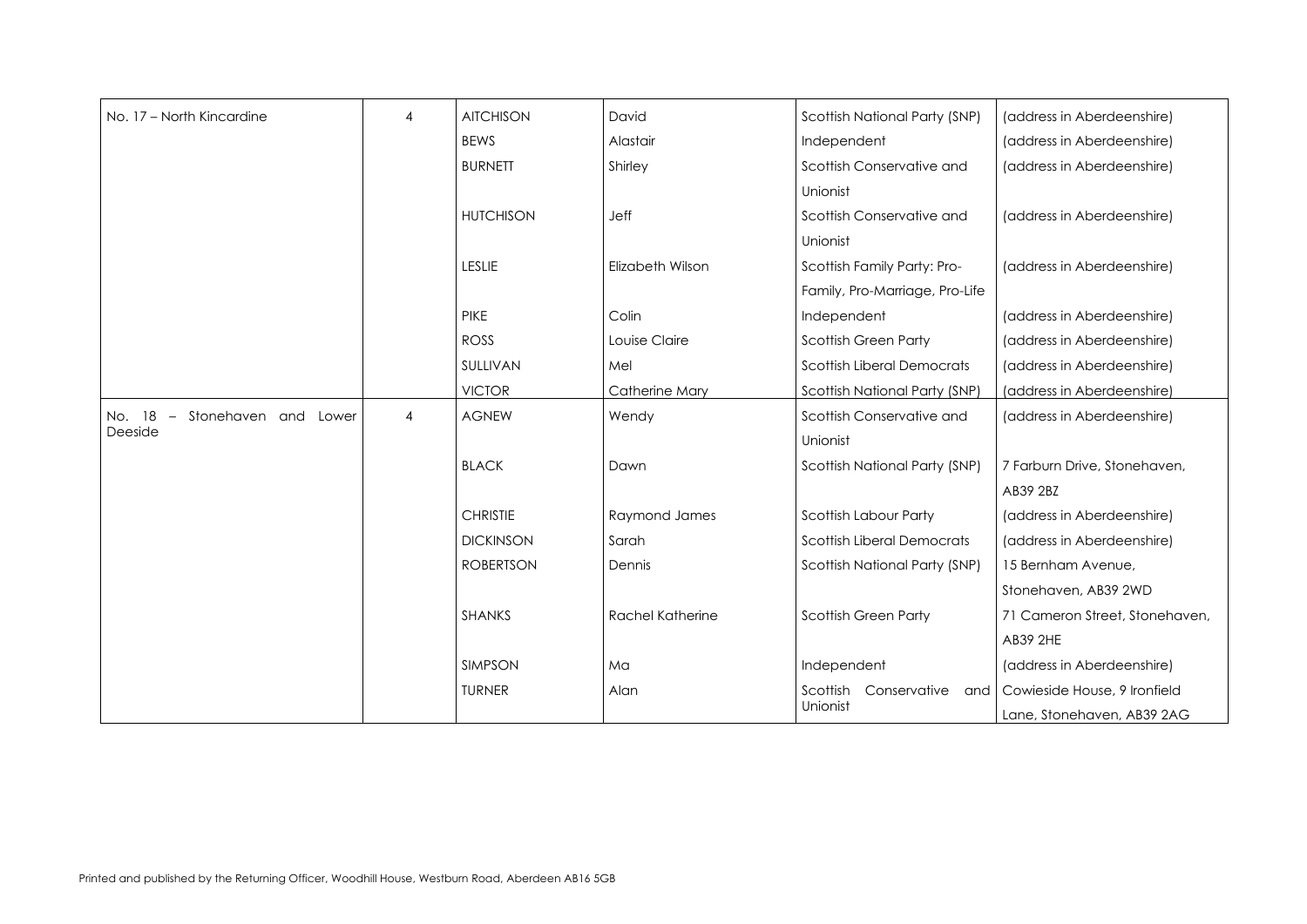```
(address in Aberdeenshire)
 (address in Aberdeenshire)
  (address in Aberdeenshire)
  (address in Aberdeenshire)
 (address in Aberdeenshire)
  (address in Aberdeenshire)
 (address in Aberdeenshire)
 Coronella, Ecclesgreig Road, St 
 Cyrus, DD10 0BH
 (address in Aberdeenshire)
  5 Main Street, Luthermuir, 
 Laurencekirk, AB30 1YR
 30 Craigarbel Crescent, 
 Inverbervie, Aberdeenshire, DD10
\vert OSJ
```

| No. 19 - Mearns | $\overline{4}$ | ALLAN          | Yvonne                  | Scottish Labour Party             |
|-----------------|----------------|----------------|-------------------------|-----------------------------------|
|                 |                | <b>CARNIE</b>  | Laurie                  | Scottish Conservative and         |
|                 |                |                |                         | Unionist                          |
|                 |                | CARR           | George                  | Scottish Conservative and         |
|                 |                |                |                         | Unionist                          |
|                 |                | <b>EVISON</b>  | Alison Elizabeth McBean | Independent                       |
|                 |                | <b>EWEN</b>    | Shona                   | <b>Scottish Liberal Democrats</b> |
|                 |                | <b>FRASER</b>  | Douglas                 | <b>Scottish Green Party</b>       |
|                 |                | LAURENSON      | Diane Elizabeth         | Scottish Family Party: Pro-       |
|                 |                |                |                         | Family, Pro-Marriage, Pro-Life    |
|                 |                | <b>NEILL</b>   | David Allen             | Independent                       |
|                 |                |                |                         |                                   |
|                 |                | <b>STELFOX</b> | Kevin                   | Scottish National Party (SNP)     |
|                 |                | STEWART        | Dave                    |                                   |
|                 |                |                |                         |                                   |
|                 |                | <b>WILSON</b>  | Leigh                   | Alba Party for                    |
|                 |                |                |                         | independence                      |
|                 |                |                |                         |                                   |

3. The persons entitled to vote as electors at this election are the persons registered in the register of electors for the respective electoral wards, but a person whose name is so registered may not vote if the entry in the said register gives as the date on which the person will become of voting age a date later than the day fixed for the poll.

30 March 2022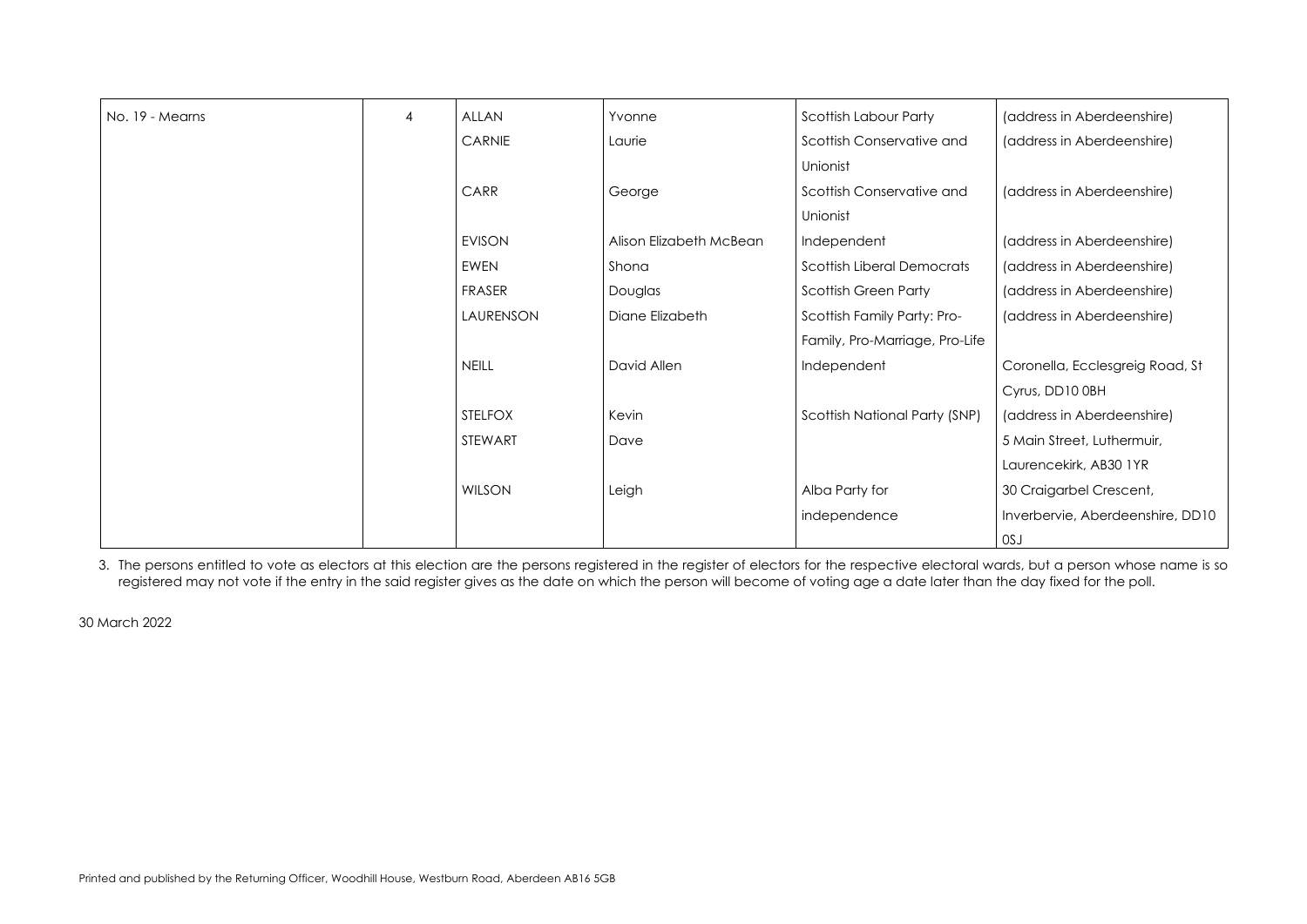# **ABERDEENSHIRE COUNCIL**

## **Election of Councillors**

| Ward:     | and District<br>ווחנ<br>ы. |
|-----------|----------------------------|
| Date      | 5 May 2022                 |
| election: | <b>Thursday</b>            |
| <b>OL</b> |                            |

| Polling<br><b>District</b> | <b>Polling station and address</b>                                      | <b>Station</b><br>number             | Description of voters entitled to vote at the polling station |
|----------------------------|-------------------------------------------------------------------------|--------------------------------------|---------------------------------------------------------------|
| <b>BB0101</b>              | Portsoy Community Church, The Square, Portsoy, Banff, AB45 2NX          | BB01                                 | Portsoy                                                       |
| BB0102                     | Fordyce Community Hall, East Church Street, Fordyce, Banff, AB45<br>2SL | BB <sub>02</sub>                     | Fordyce                                                       |
| BB0103                     | Whitehills Public Hall, 4 Reidhaven Street, Whitehills, Banff, AB45 2NJ | BB <sub>03</sub>                     | <b>Boyndie/Whitehills</b>                                     |
| BB0104                     | Banff Parish Church, High Street, Banff, AB45 1AE                       | BB <sub>04</sub><br>BB <sub>05</sub> | <b>Banff Town</b>                                             |
| <b>BB0105</b>              | WRI Hall Hilton, Hilton Crossroads, Banff, AB45 3XB                     | BB <sub>06</sub>                     | <b>Banff Hilton</b>                                           |
| <b>BB0106</b>              | Alvah Parish Hall, Linhead, Alvah, Banff, AB45 3XA                      | BB <sub>07</sub>                     | Alvah                                                         |
| BB0107                     | Hay Memorial Hall, 19 Mid Street, Cornhill, Banff, AB45 2ES             | BB <sub>08</sub>                     | Cornhill                                                      |
| <b>BB0108</b>              | Aberchirder Community Pavilion, Parkview, Aberchirder, AB54 7SW         | BB09                                 | Marnoch/Ordiquil                                              |
| BB0109                     | Forglen Parish Church Hall, Forglen, Turriff, AB53 4JL                  | BB10                                 | Forglen                                                       |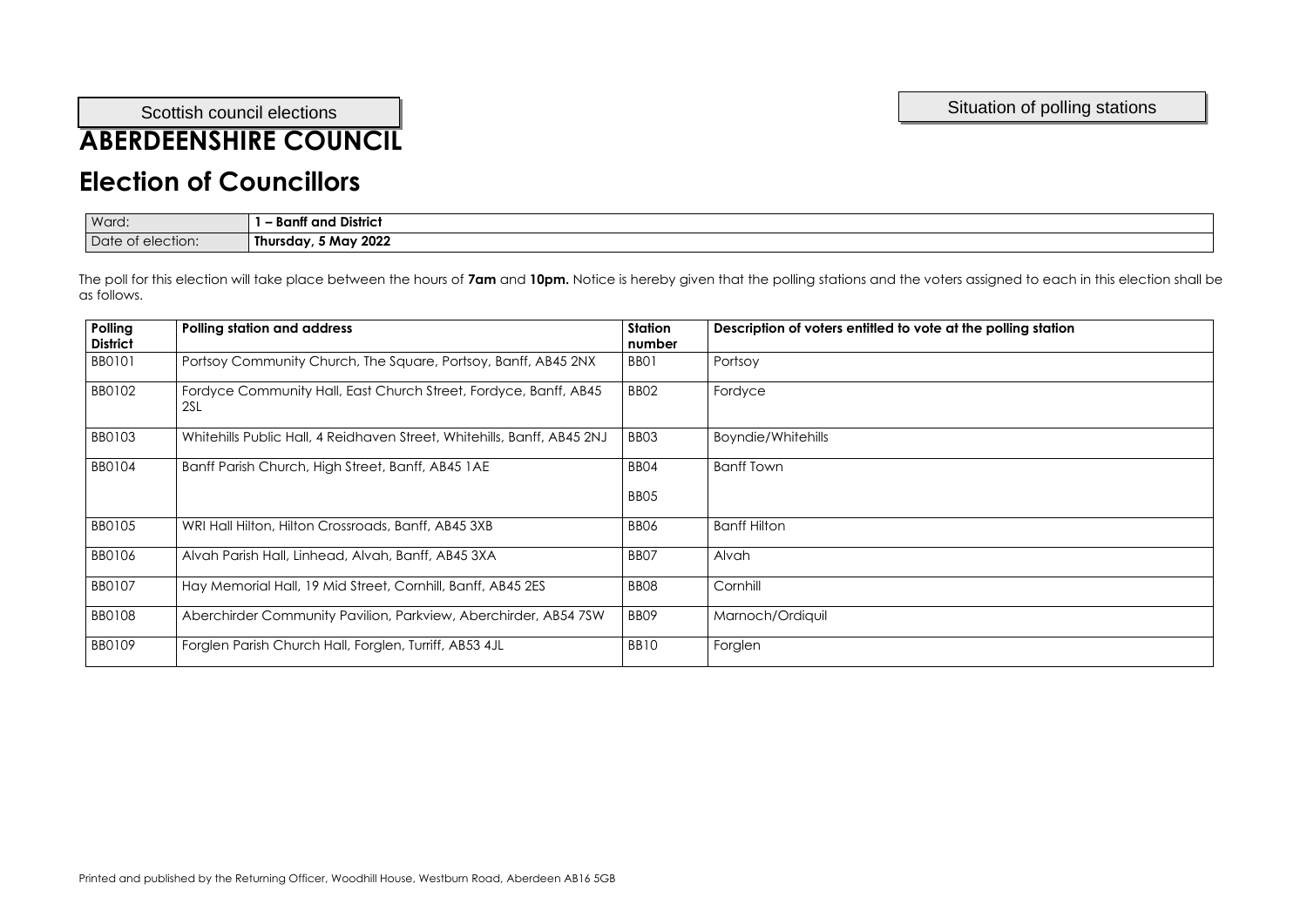#### Scottish council elections and the station of polling stations and the stations of polling stations and the stations

## **ABERDEENSHIRE COUNCIL**

## **Election of Councillors**

| Ward:        | Troup<br>$\overline{\phantom{0}}$ |
|--------------|-----------------------------------|
| Date         | 5 May 2022                        |
| of election: | Thursday,                         |

| Polling<br><b>District</b> | <b>Polling station and address</b>                                                       | <b>Station</b><br>number | Description of voters entitled to vote at the polling station |
|----------------------------|------------------------------------------------------------------------------------------|--------------------------|---------------------------------------------------------------|
| BB0201                     | Buchan Street Hall, Buchan Street, Macduff, AB44 IRQ                                     | <b>BB11</b>              | Macduff Town                                                  |
|                            |                                                                                          | BB12                     |                                                               |
| BB0202                     | Macduff Community and Sports Centre, Duff Stret, Macduff, AB44<br>1AA                    | <b>BB13</b>              | Myrus/Macduff                                                 |
| BB0203                     | Gardenstown Public Hall, Craigen Terrace, Gardenstown, Banff,<br>AB45 3ZH                | BB14                     | Gamrie                                                        |
| <b>BB0204</b>              | Aberdour Parish Hall, 1 Elphin Street, New Aberdour, Fraserburgh,<br>AB43 6LH            | <b>BB15</b>              | Aberdour                                                      |
| BB0205                     | Fordyce Street Hall, 25 Fordyce Street, Rosehearty, Fraserburgh,<br><b>AB43 7NS</b>      | BB16                     | Rosehearty                                                    |
| BB0206                     | Sandhaven and Pitullie Public Hall, Pitullie, Sandhaven, Fraserburgh,<br><b>AB43 7EU</b> | BB17                     | Sandhaven                                                     |
| BB0207                     | Boyndlie Community Hall, Boyndlie, Fraserburgh, AB43 7DX                                 | <b>BB18</b>              | <b>Boyndlie</b>                                               |
| <b>BB0208</b>              | Kind Edward Hall, King Edward, Banff, AB45 3NR                                           | BB19                     | King Edward                                                   |
| BB0209                     | Crudie School, Crudie, Turriff, AB53 5QH                                                 | <b>BB20</b>              | Crudie                                                        |
| BB0210                     | New Byth Church Hall, 13 Main Street, New Byth, Turriff, AB53 5XD                        | <b>BB21</b>              | New Byth                                                      |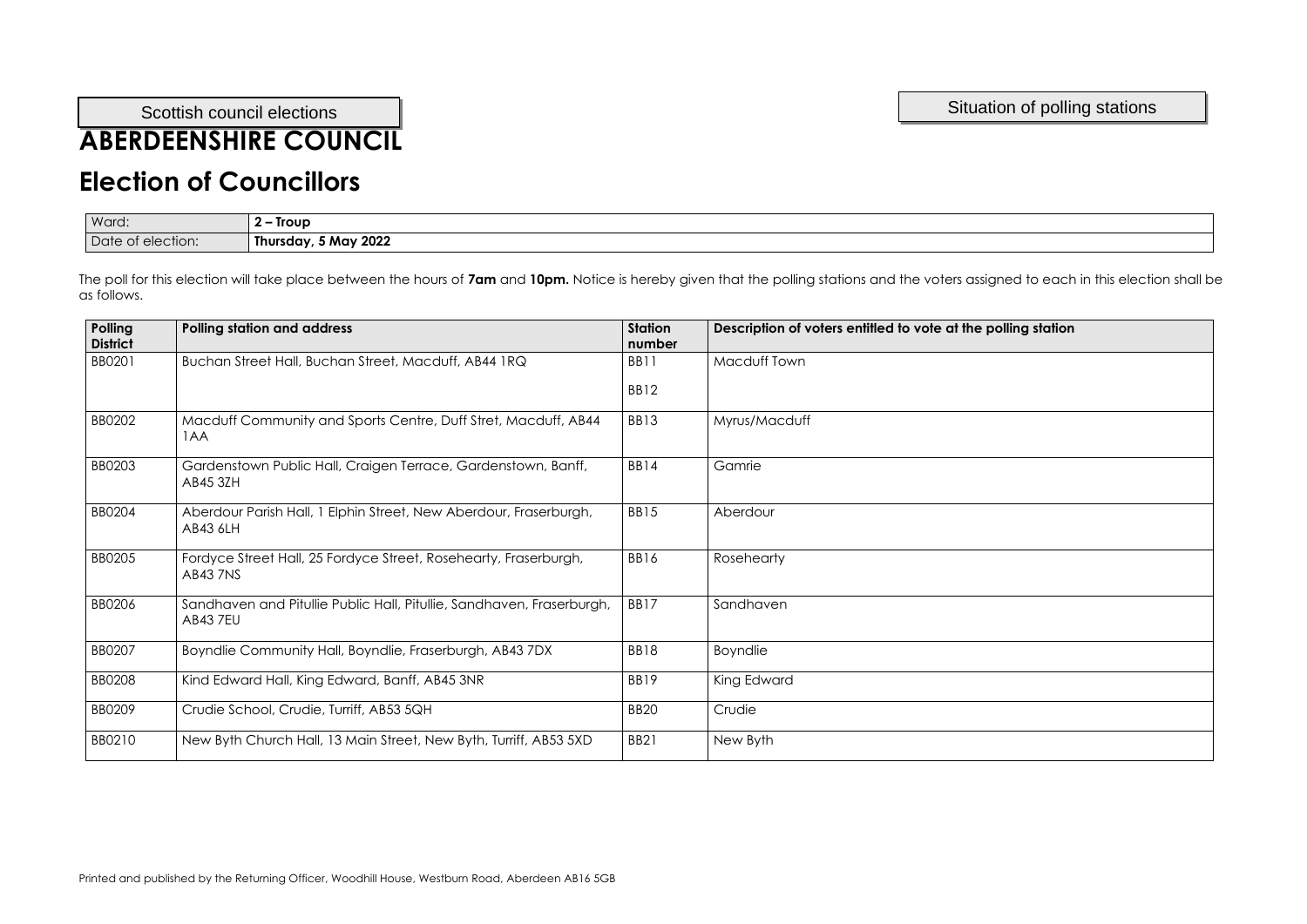## **ABERDEENSHIRE COUNCIL**

## **Election of Councillors**

| Ward:             | <b>Fraserburgh and District</b> |
|-------------------|---------------------------------|
| Date of election: | Thursday, 5 May 2022            |

| Polling<br><b>District</b> | <b>Polling station and address</b>                                                  | <b>Station</b><br>number | Description of voters entitled to vote at the polling station |
|----------------------------|-------------------------------------------------------------------------------------|--------------------------|---------------------------------------------------------------|
| BB0301                     | St Andrews Hall, 46 Mid Street, Fraserburgh, AB43 9EP                               | <b>BB22</b>              | Fraserburgh West                                              |
|                            |                                                                                     | <b>BB23</b>              |                                                               |
|                            |                                                                                     | <b>BB24</b>              |                                                               |
| <b>BB0302</b>              | JIC Building, 1 Albert Street, Fraserburgh, AB43 9JL                                | <b>BB25</b>              | Fraserburgh North                                             |
|                            |                                                                                     | <b>BB26</b>              |                                                               |
| <b>BB0303</b>              | Dalrymple Hall, 11 Seaforth Street, Fraserburgh, AB43 9BD                           | <b>BB27</b>              | Fraserburgh East                                              |
|                            |                                                                                     | <b>BB28</b>              |                                                               |
| <b>BB0304</b>              | Invercairn Community Hall, Frederick Street, Inverallochy,<br>Fraserburgh, AB43 8XU | <b>BB29</b>              | Cairnbulg                                                     |
| <b>BB0305</b>              | Rathen Public Hall, Rathen, Fraserburgh, AB43 8UK                                   | <b>BB30</b>              | Rathen/Memsie                                                 |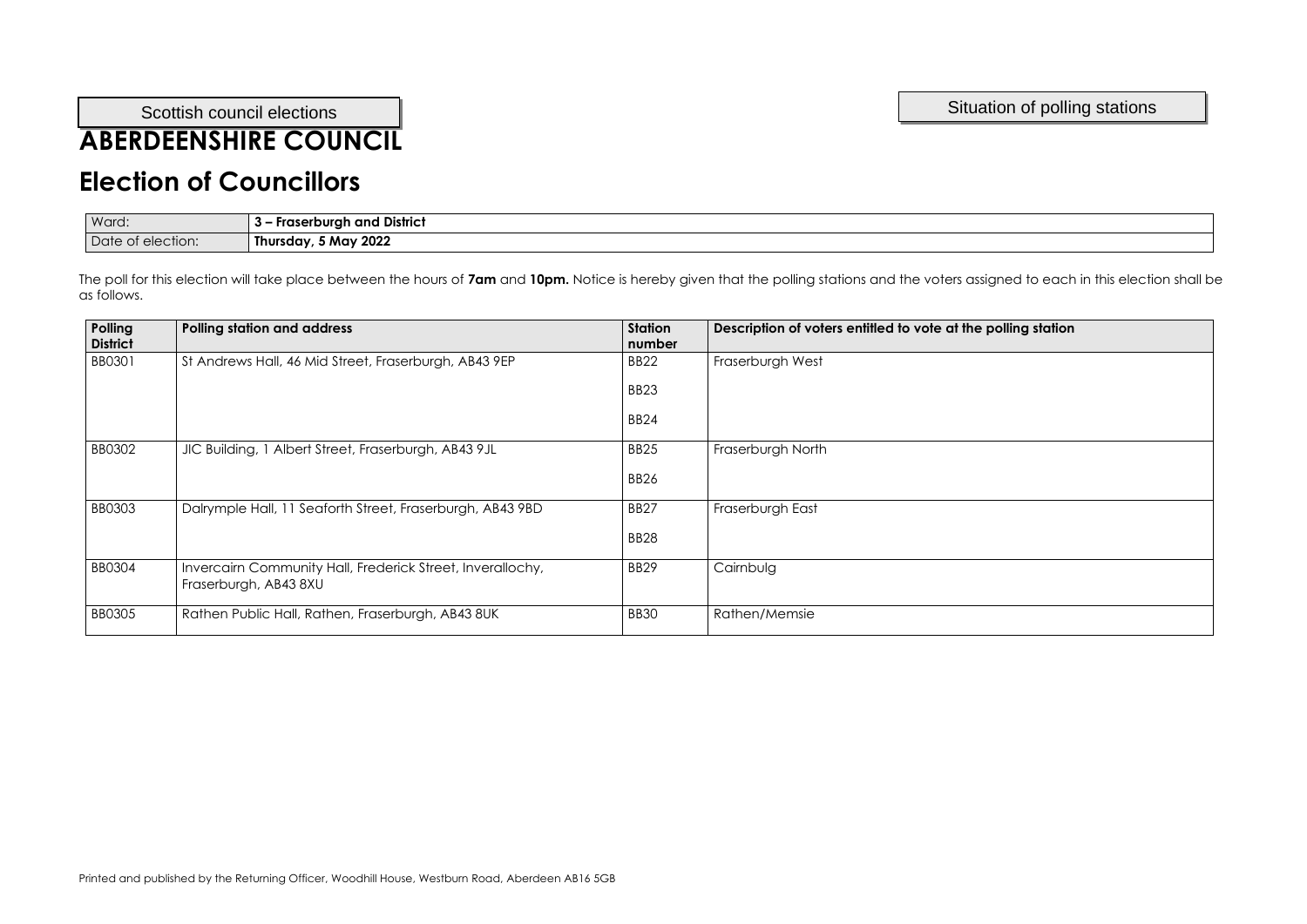# **ABERDEENSHIRE COUNCIL**

## **Election of Councillors**

| Ward:             | . .<br>Central Buchan<br><b>4 –</b> |
|-------------------|-------------------------------------|
| Date of election: | Thursday, 5 May 2022                |

| Polling<br><b>District</b> | <b>Polling station and address</b>                                                       | <b>Station</b><br>number | Description of voters entitled to vote at the polling station |
|----------------------------|------------------------------------------------------------------------------------------|--------------------------|---------------------------------------------------------------|
| EB0401                     | New Pitsligo Public Hall, 63A High Street, New Pitsligo, Fraserburgh,<br><b>AB43 6NF</b> | <b>BB31</b>              | New Pitsligo                                                  |
| EB0402                     | Ritchie Hall, Sleigh Crescent, Strichen, Fraserburgh, AB43 6SX                           | <b>BB32</b>              | Strichen                                                      |
| EB0403                     | Chalmers Institute, 26 Ferguson Street, Fetterangus, Peterhead, AB42<br>4HD              | <b>BB33</b>              | Fetterangus                                                   |
| EB0404                     | New Deer Public Hall, Fordyce Terrace, New Deer, Turriff, AB53 6WE                       | <b>BB34</b>              | New Deer                                                      |
|                            |                                                                                          | BB35                     |                                                               |
| EB0405                     | Maud Village Hall, Park Crescent, Maud, Peterhead, AB42 4ND                              | <b>BB36</b>              | Maud                                                          |
| EB0406                     | Mintlaw Public Hall, 7 The Square, Mintlaw, Peterhead, AB42 5EH                          | BB37                     | Mintlaw                                                       |
|                            |                                                                                          | <b>BB38</b>              |                                                               |
| EB0407                     | Stuartfield Village Hall, 18 Burnett Street, Stuartfield, Peterhead, AB42                | BB39                     | Old Deer                                                      |
|                            | 5DN                                                                                      | <b>BB40</b>              |                                                               |
| EB0408                     | Longside Parish Church Hall, 6 Inn Brae, Longside, Peterhead, AB42<br>5DN                | <b>BB41</b>              | Longside                                                      |
| BB0409                     |                                                                                          |                          | Longside East                                                 |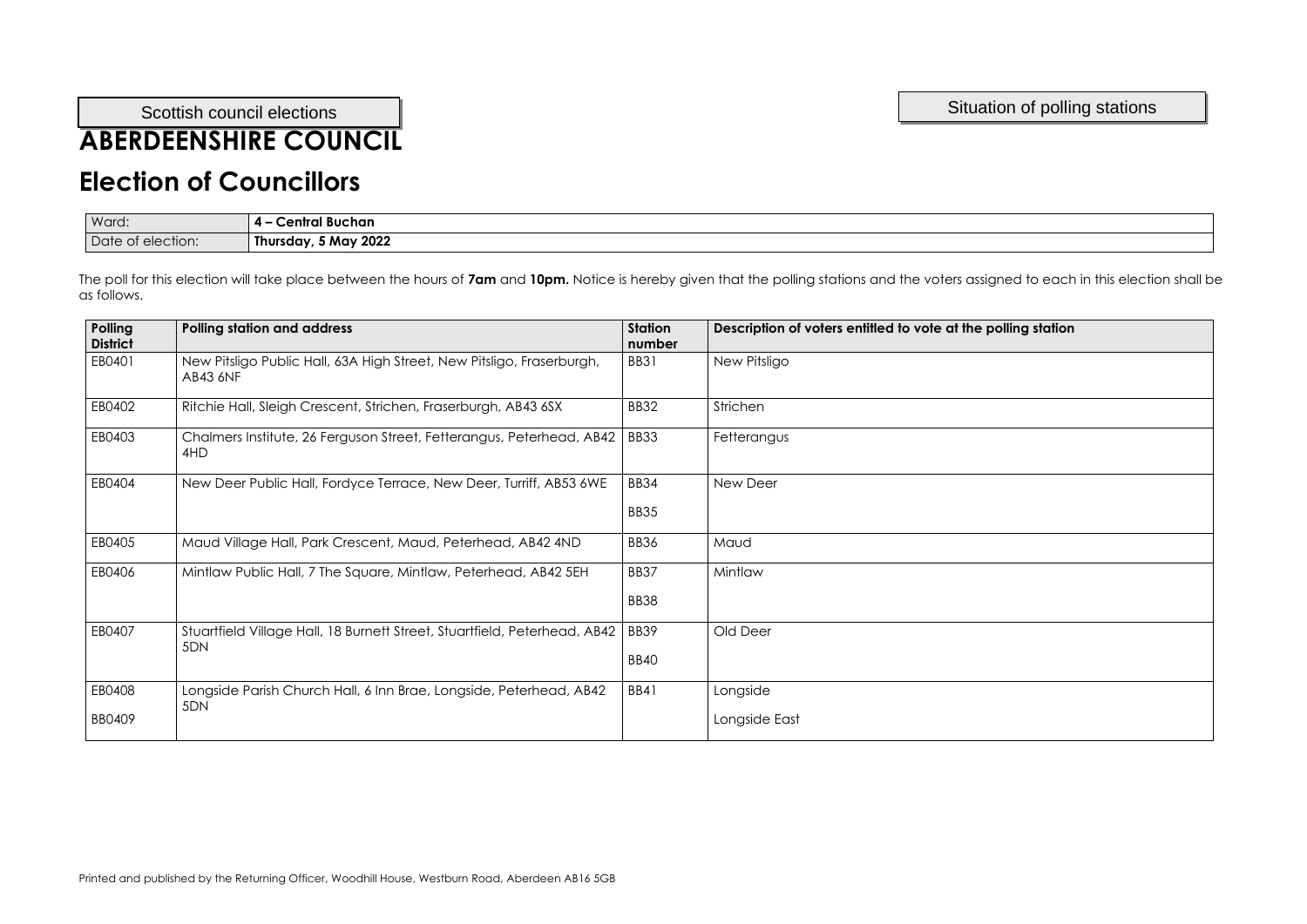## **ABERDEENSHIRE COUNCIL**

#### **Election of Councillors**

| Ward:        | <b>J North and Rattray</b><br>Peterhead<br>. |
|--------------|----------------------------------------------|
| Date         | 5 May 2022                                   |
| of election: | Thursday,                                    |

| <b>Polling</b><br><b>District</b> | <b>Polling station and address</b>                                                    | <b>Station</b><br>number | Description of voters entitled to vote at the polling station |
|-----------------------------------|---------------------------------------------------------------------------------------|--------------------------|---------------------------------------------------------------|
| BB0501<br><b>BB0502</b>           | Roads Community Café, High Street, St Combs, Fraserburgh, AB43<br>9YR                 | <b>BB42</b>              | St Combs/Charleston<br>Lonmay                                 |
|                                   |                                                                                       |                          |                                                               |
| <b>BB0503</b>                     | Crimond Community Centre, Logie Avenue East, Crimond,<br>Fraserburgh, AB43 8QH        | <b>BB43</b>              | Crimond                                                       |
| <b>BB0504</b>                     | St Fergus Village Hall, Hall Road, St Fergus, Peterhead, AB42 3QD                     | <b>BB44</b>              | St Fergus                                                     |
| <b>BB0505</b>                     | Buchanhaven School, Hope Street, Peterhead, AB42 1HD                                  | <b>BB45</b>              | <b>Buchanhaven - Waterside</b>                                |
|                                   |                                                                                       | <b>BB46</b>              |                                                               |
|                                   |                                                                                       | <b>BB47</b>              |                                                               |
| <b>BB0506</b>                     | Territorial Army Hall, 1 Catto Drive, Territorial Army Centre,<br>Peterhead, AB42 1QY | <b>BB48</b>              | Coplandhill                                                   |
|                                   |                                                                                       | <b>BB49</b>              |                                                               |
|                                   |                                                                                       | BB <sub>50</sub>         |                                                               |
| <b>BB0507</b>                     | Rescue Hall, 25 Prince Street, Peterhead, AB42 1QE                                    | <b>BB51</b>              | <b>Peterhead Central</b>                                      |
|                                   |                                                                                       | <b>BB52</b>              |                                                               |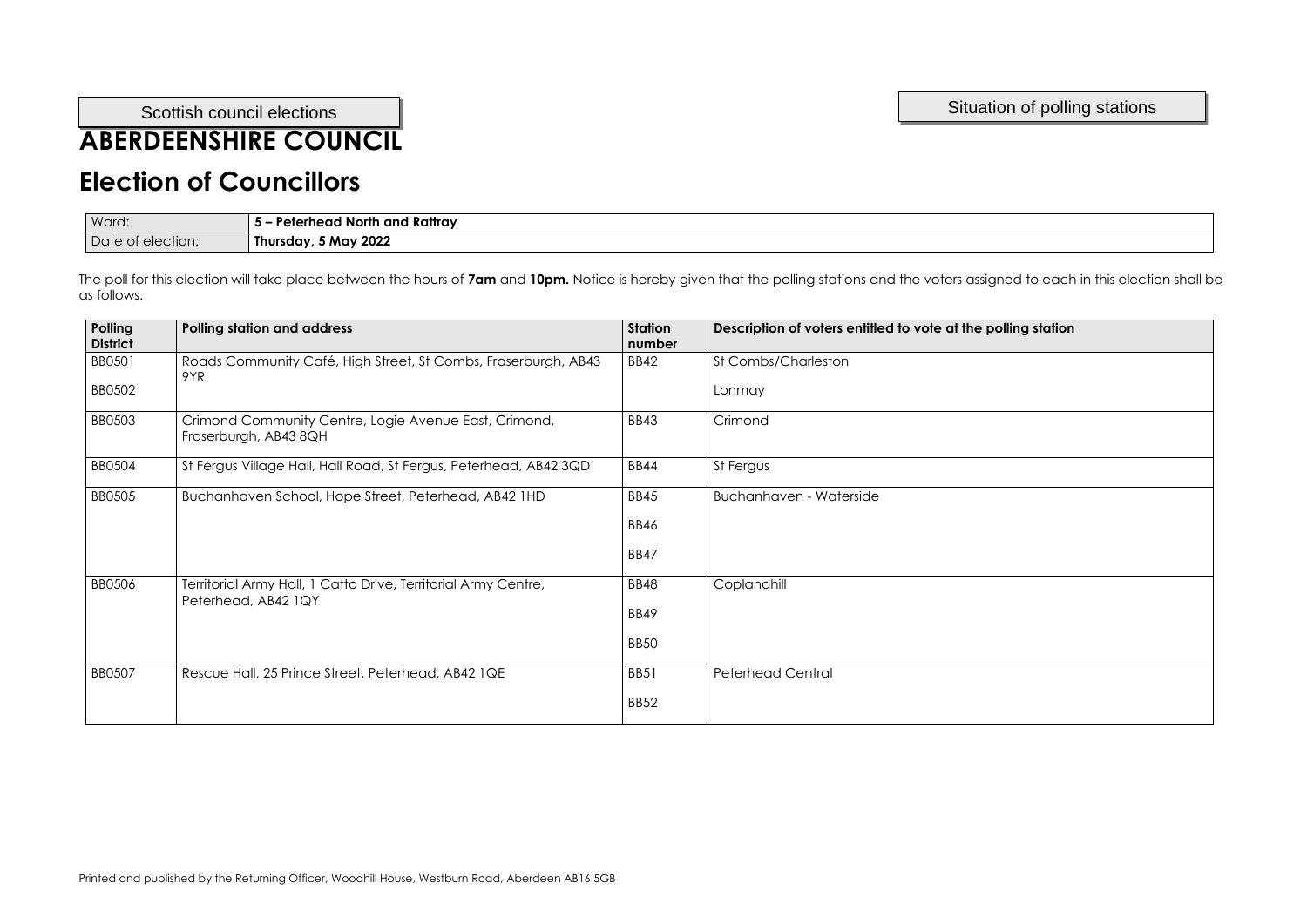## **ABERDEENSHIRE COUNCIL**

#### **Election of Councillors**

| Ward:                  | Cruden<br>Peterheac<br>. South and <b>r</b> |
|------------------------|---------------------------------------------|
| Date of<br>t election: | 5 May 2022<br>Thursday,                     |

| Polling<br><b>District</b> | <b>Polling station and address</b>                                        | <b>Station</b><br>number | Description of voters entitled to vote at the polling station |
|----------------------------|---------------------------------------------------------------------------|--------------------------|---------------------------------------------------------------|
| BB0601                     | Clerkhill School, Cairntrodlie, Peterhead, AB42 2AX                       | <b>BB53</b>              | Clerkhill                                                     |
|                            |                                                                           | <b>BB54</b>              |                                                               |
| BB0602                     | Dales Park School, Berryden Road, Peterhead, AB42 2GB                     | <b>BB55</b>              | Peterhead South                                               |
|                            |                                                                           | <b>BB56</b>              |                                                               |
|                            |                                                                           | <b>BB57</b>              |                                                               |
| <b>BB0603</b>              | Boddam Public Hall, Church Place, Boddam, Peterhead, AB42 3NB             | BB58                     | <b>Boddam</b>                                                 |
| EB0604                     | Longhaven Hall, Longhaven, Peterhead, AB42 0NU                            | BB59                     | Longhaven                                                     |
| EB0605                     | Hatton Public Hall, Station Road, Hatton, Peterhead, AB42 0HZ             | <b>BB60</b>              | Hatton                                                        |
| EB0606                     | Cruden Bay Public Hall, Serald Street, Cruden Bay, Peterhead, AB42<br>0HA | <b>BB61</b>              | Cruden                                                        |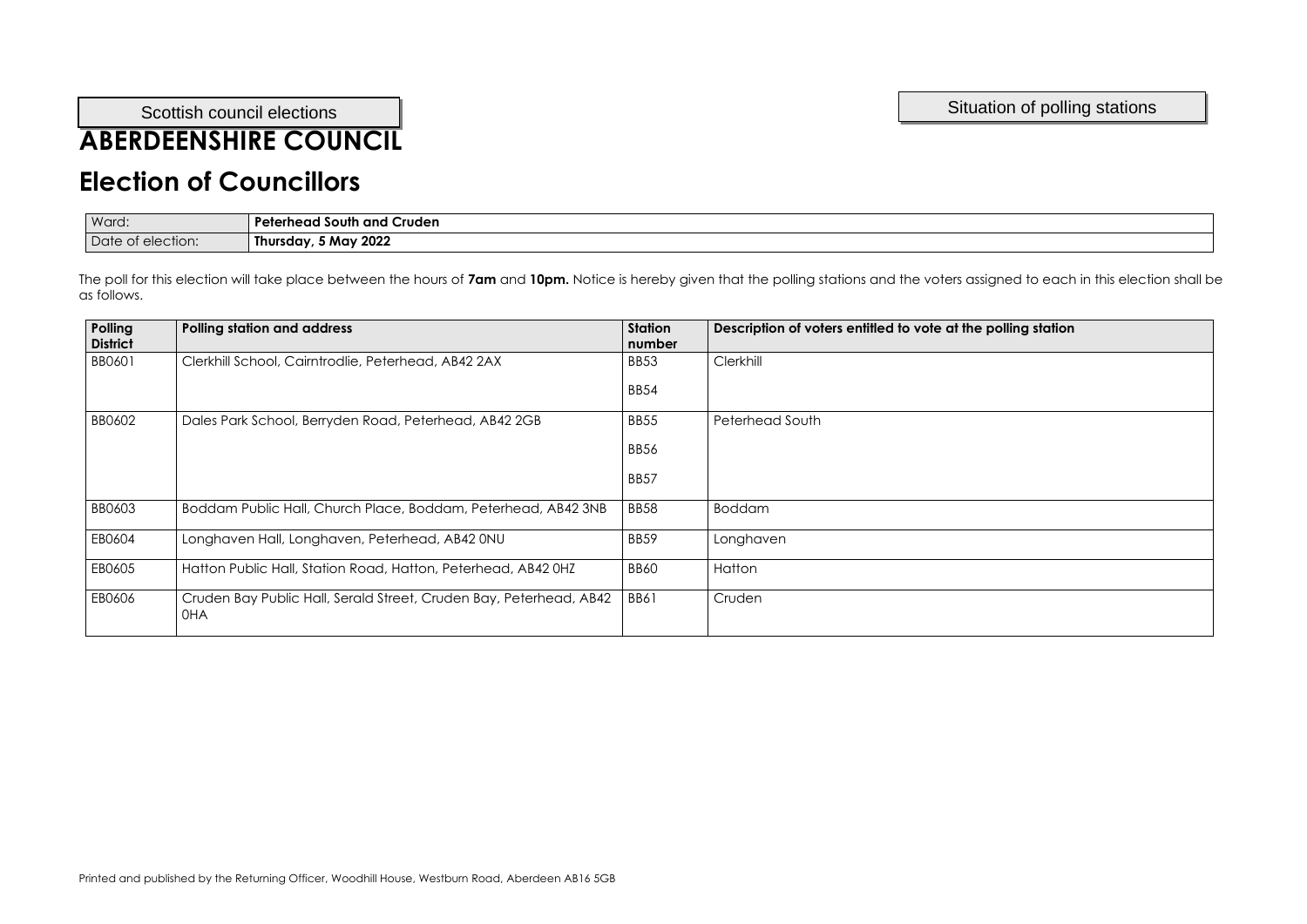# **ABERDEENSHIRE COUNCIL**

### **Election of Councillors**

| Ward:     | <br><b>District</b><br>and |
|-----------|----------------------------|
| Date      | 5 May 2022                 |
| election: | <b>Thursday</b>            |
| <b>OL</b> |                            |

| Polling<br><b>District</b> | <b>Polling station and address</b>                                                 | <b>Station</b><br>number | Description of voters entitled to vote at the polling station |
|----------------------------|------------------------------------------------------------------------------------|--------------------------|---------------------------------------------------------------|
| EB0701                     | St Ninian's Parish Church, Gladstone Terrace, Turriff, AB53 4BF                    | G01                      | <b>Turriff West</b>                                           |
|                            |                                                                                    | G02                      |                                                               |
| EB0702                     | St Andrew's Parish Church Hall, Balmellie Road, Turriff, A53 4DP                   | G03                      | <b>Turriff East</b>                                           |
|                            |                                                                                    | G04                      |                                                               |
| EB0703                     | Monquhitter Church Hall, 16 Main Street, Cuminestown, Turriff, AB53<br>5YJ         | G05                      | Monquhitter                                                   |
| EB0704                     | Auchterless Community Hall, Auchterless, Turriff, AB53 8BG                         | G06                      | Inverkeithny                                                  |
| EB0705                     |                                                                                    |                          | Auchterless                                                   |
| EB0706                     | Glebe House, Beech Row, Fyvie, Turriff, AB53 8PB                                   | G07                      | Fyvie                                                         |
| EG0708                     |                                                                                    |                          | Part Fyvie A                                                  |
| EG0709                     |                                                                                    |                          | Part Fyvie B                                                  |
| EB0707                     | Rothienorman Public Hall, Main Street, Rothienorman, Inverurie,<br><b>AB51 8UD</b> | G08                      | Rothienorman                                                  |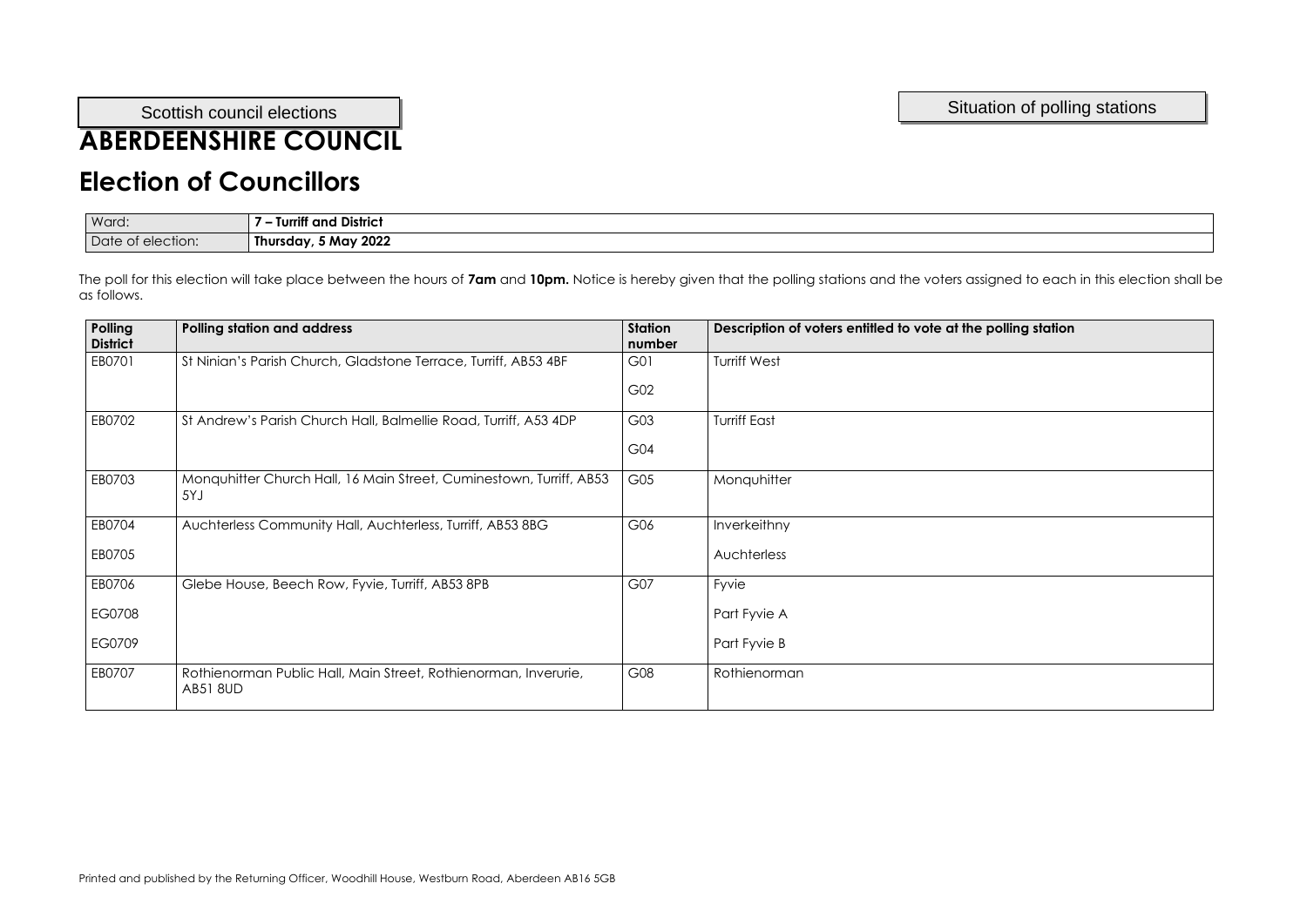

| EB0710 | Methlick Scout Hall, Methlick, Ellon, AB41 7DT | G09 | Methlick        |
|--------|------------------------------------------------|-----|-----------------|
| EG0711 |                                                |     | Part Methlick A |
| EG0712 |                                                |     | Part Methlick B |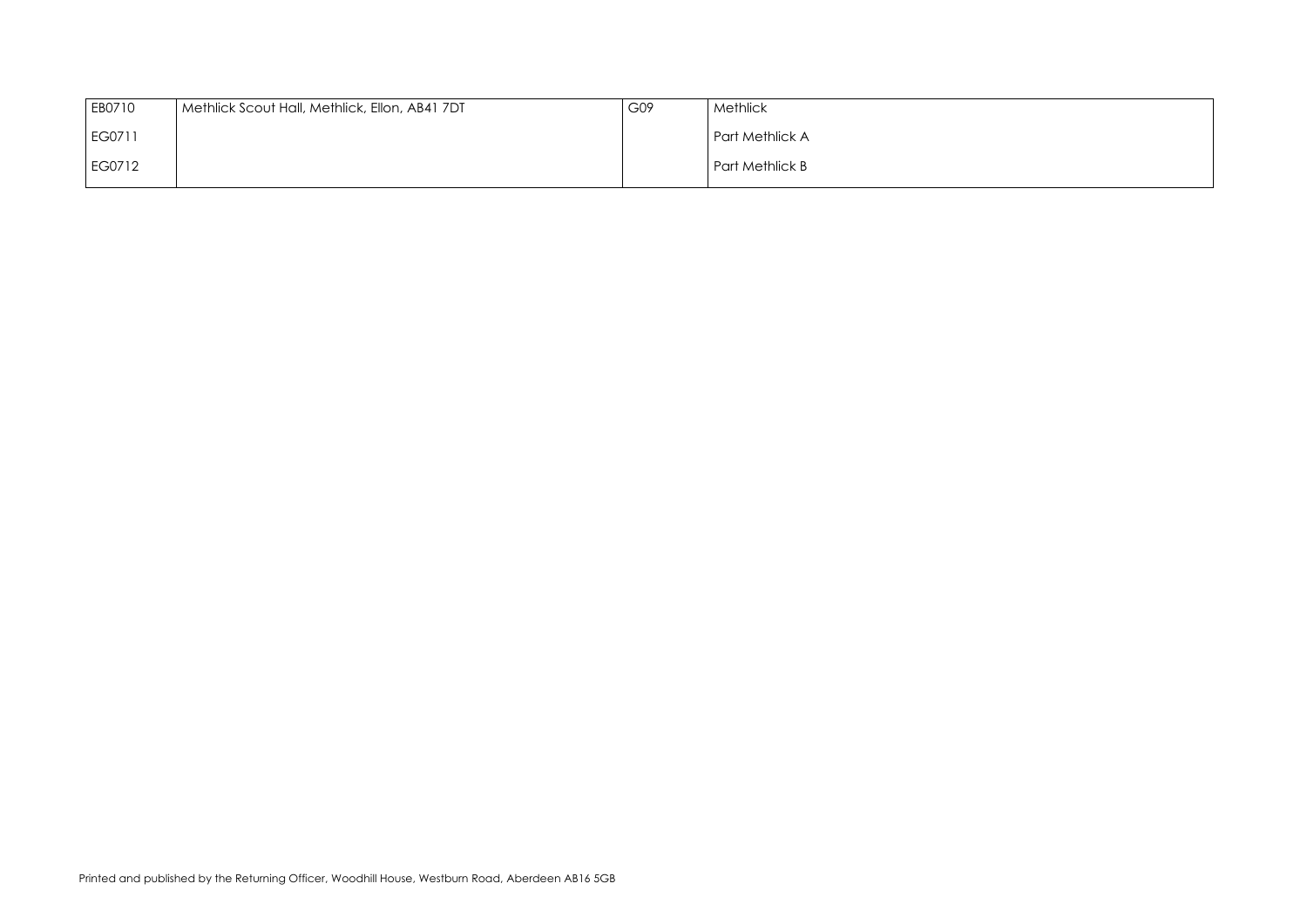## **ABERDEENSHIRE COUNCIL**

## **Election of Councillors**

| Ward:             | Mid<br>.<br><b>Formartine</b> |
|-------------------|-------------------------------|
| Date of election: | Thursday, 5 May 2022          |

| <b>Polling</b><br><b>District</b> | <b>Polling station and address</b>                                                     | <b>Station</b><br>number | Description of voters entitled to vote at the polling station |
|-----------------------------------|----------------------------------------------------------------------------------------|--------------------------|---------------------------------------------------------------|
| EB0801                            | Daviot Village Hall, Daviot, Inverurie, AB51 0HZ                                       | G10                      | Part Daviot                                                   |
| EG0802                            |                                                                                        |                          | Daviot                                                        |
| EG0803                            | British Legion Hall, Market Square, Oldmeldrum, AB51 0AA                               | G11                      | Oldmeldrum                                                    |
|                                   |                                                                                        | G12                      |                                                               |
| EG0804                            | Melvin Hall, 2 Duthie Road, Tarves, AB41 7JX                                           | G13                      | Tarves                                                        |
|                                   |                                                                                        | G14                      |                                                               |
| EG0805                            | Pitmedden Public Hall, Tarves Road, Pitmedden, Ellon, AB41 7PB                         | G15                      | Udny                                                          |
|                                   |                                                                                        | G16                      |                                                               |
| EG0806                            | Udny Station Community Centre, Udny Station, Ellon, AB41 6QJ                           | G17                      | <b>Udny Station</b>                                           |
| EG0807                            | Potterton Community Education Centre, Laingseat Road, Potterton,<br>Aberdeen, AB23 8UY | G18                      | <b>Belhelvie</b>                                              |
| EG0808                            | Balmedie Leisure Centre, Eigie Road, Balmedie, AB23 8UY                                | G19                      | <b>Balmedie</b>                                               |
|                                   |                                                                                        | G <sub>20</sub>          |                                                               |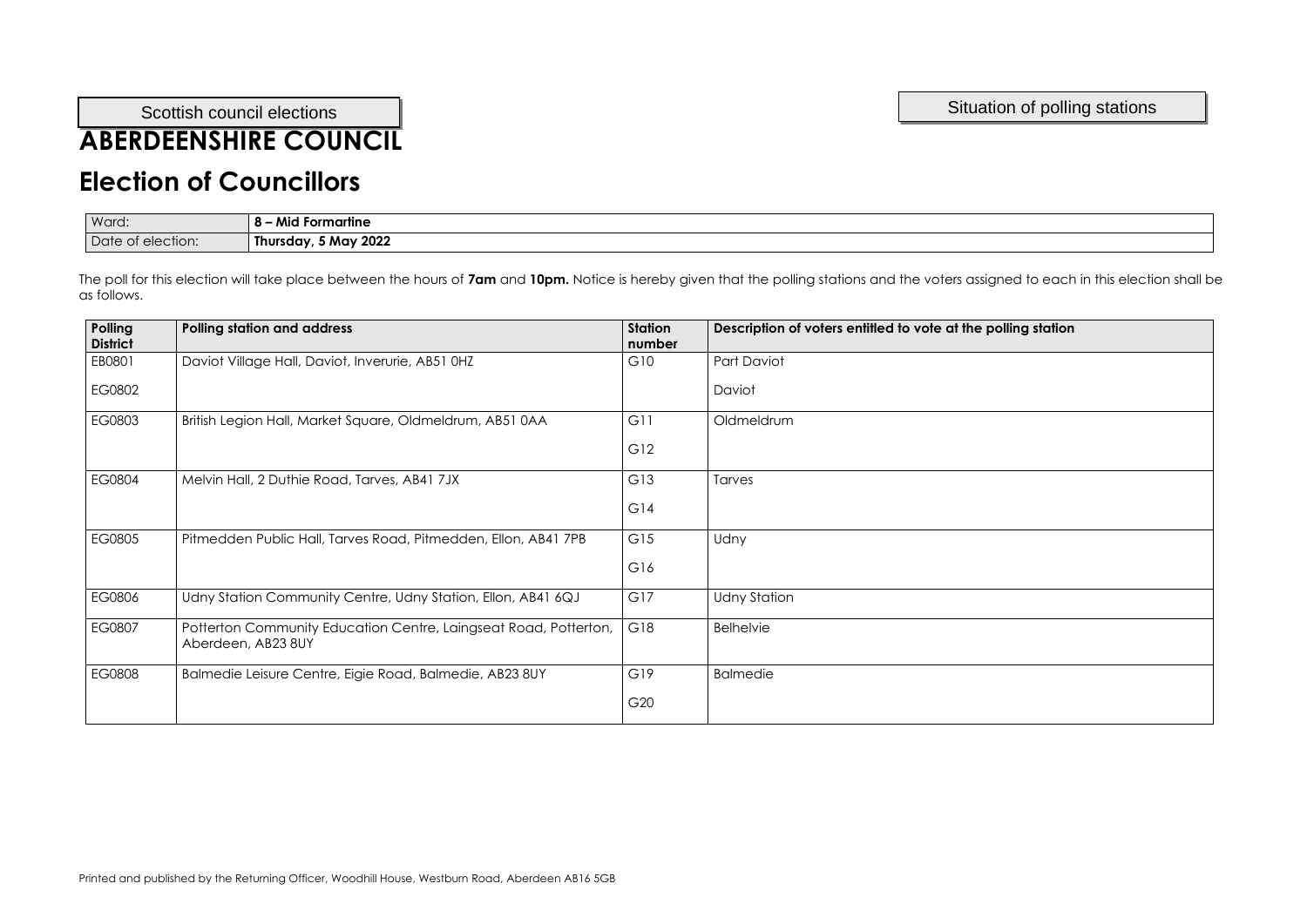# **ABERDEENSHIRE COUNCIL**

### **Election of Councillors**

| Ward:                | <b>District</b><br>and<br>cilor  |
|----------------------|----------------------------------|
| Date of<br>election: | v 2022<br>, J Mav ∩<br>Thursday, |

| number                          |
|---------------------------------|
| G21<br>Arnage                   |
| G <sub>22</sub><br>Ythan        |
| G <sub>23</sub>                 |
| G <sub>24</sub><br>Logie Buchan |
| G <sub>25</sub>                 |
| G26<br>Slains                   |
| <b>Part Slains</b>              |
| G27<br>Ellon Town               |
| G28                             |
| G29                             |
| G30<br>Foveran                  |
| G31                             |
|                                 |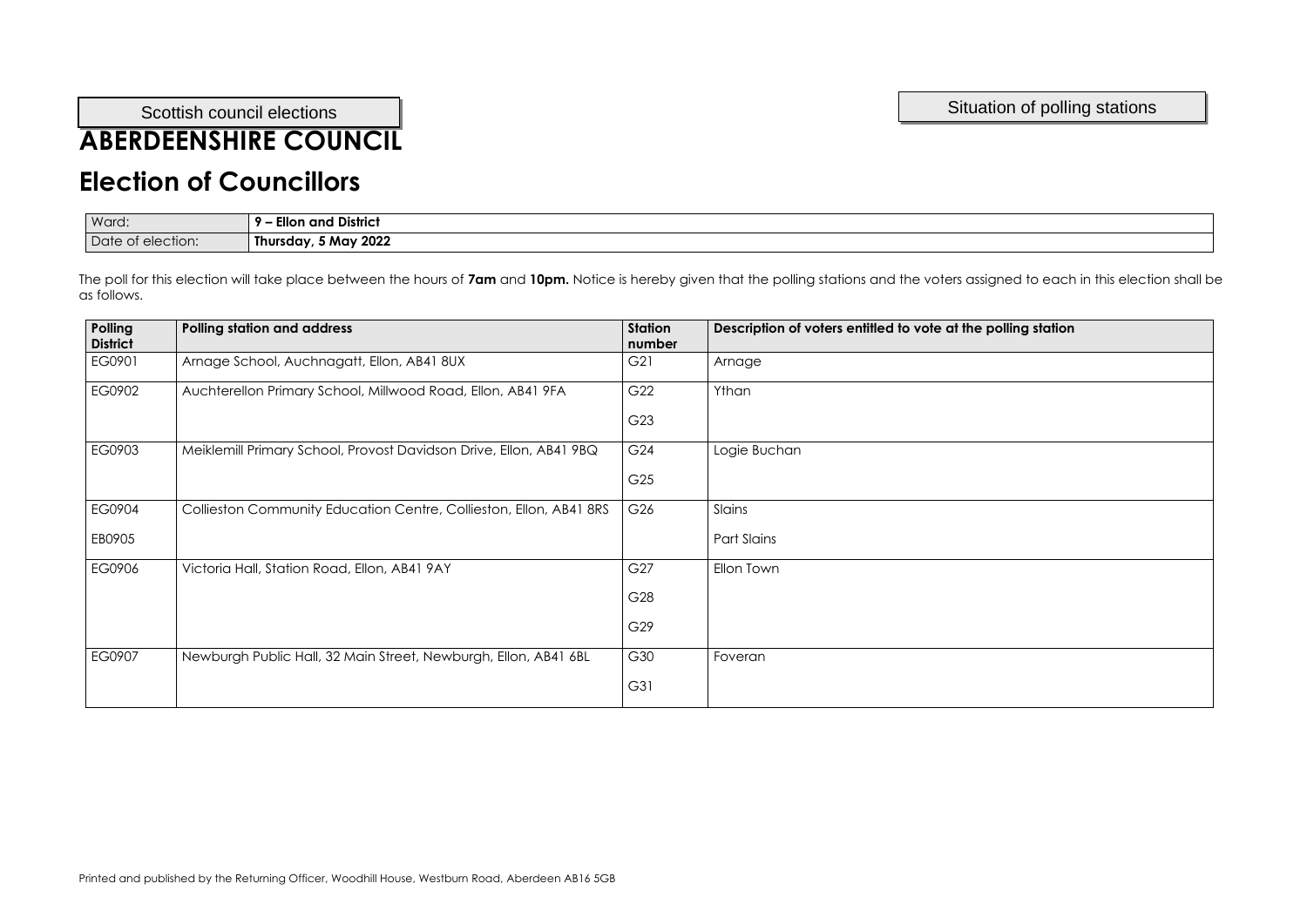## **ABERDEENSHIRE COUNCIL**

## **Election of Councillors**

| Ward:                  | West<br>est Garioch<br><b>10.</b> |
|------------------------|-----------------------------------|
| Date of<br>t election: | 5 May 2022<br>Thursday,           |

| Polling<br><b>District</b> | <b>Polling station and address</b>                                     | <b>Station</b><br>number | Description of voters entitled to vote at the polling station |
|----------------------------|------------------------------------------------------------------------|--------------------------|---------------------------------------------------------------|
| WG1001                     | Insch Community Centre, 35 Commerce Street, Insch, AB52 6JB            | G32                      | Insch                                                         |
|                            |                                                                        | G33                      |                                                               |
| WG1002                     | St Lawrence Hall, Old Rayne, Insch, AB52 6RY                           | G34                      | Culsalmond - Rayne                                            |
| WG1003                     | Premnay Village Hall, Auchleven, Insch, AB52 6QD                       | G35                      | Leslie                                                        |
| <b>WG1004</b>              | Victoria Jubilee Hall, Oyne, Insch, AB52 6QT                           | G36                      | Oyne                                                          |
| WG1005                     | King George V Memorial Hall, Chapel of Garioch, Inverurie, AB51<br>5HE | G37                      | <b>Chapel of Garioch</b>                                      |
| WW1006                     | Kemnay Village Hall, 8 Aquithie Road, Kemnay, AB51 5SS                 | G38                      | Kemnay                                                        |
|                            |                                                                        | G39                      |                                                               |
|                            |                                                                        | G40                      |                                                               |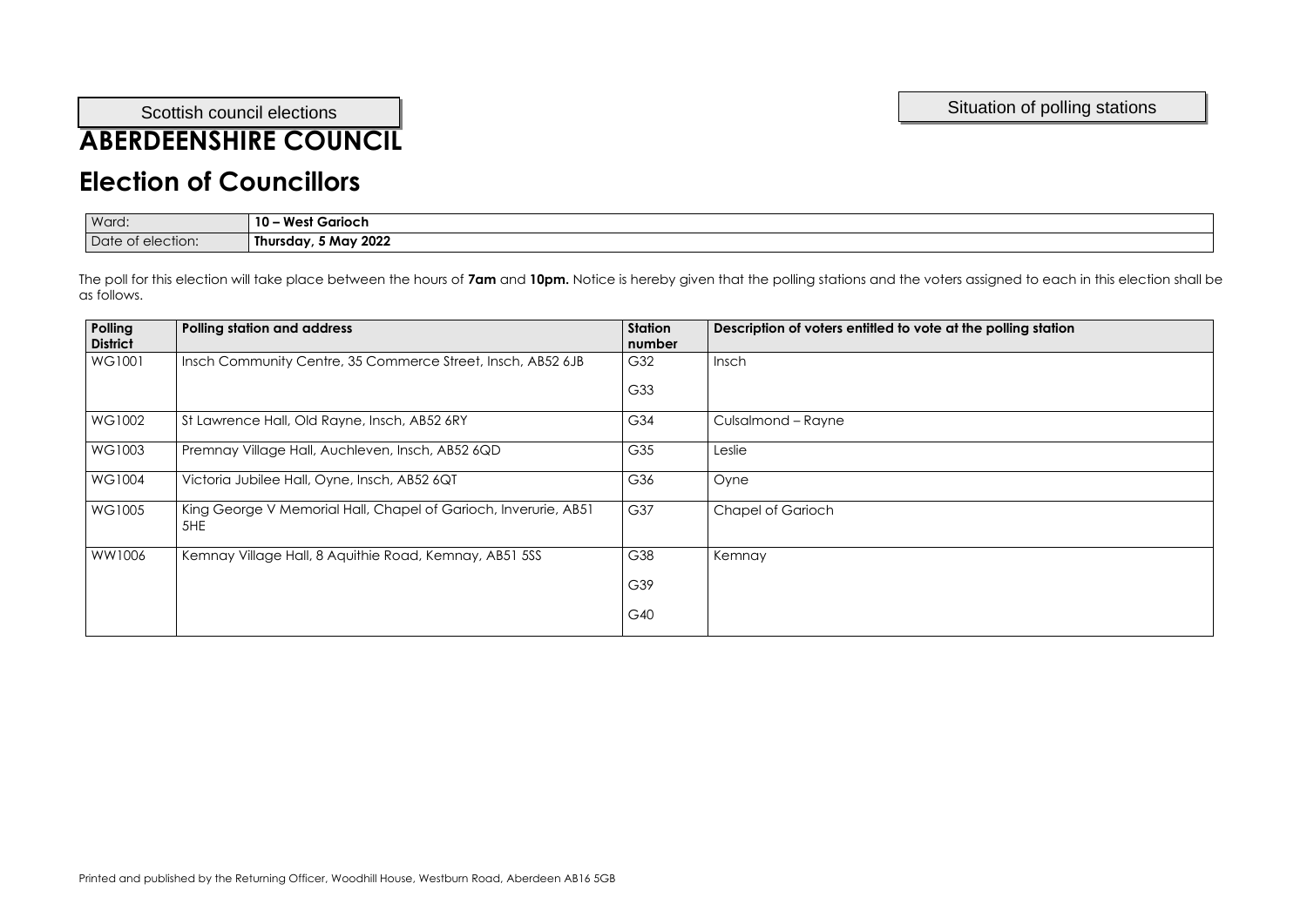## **ABERDEENSHIRE COUNCIL**

#### **Election of Councillors**

| Ward:             | and District<br>· Inverurie |
|-------------------|-----------------------------|
| Date of election: | 5 May 2022<br>Thursday,     |

| Polling<br><b>District</b> | <b>Polling station and address</b>                                                                             | <b>Station</b><br>number | Description of voters entitled to vote at the polling station |
|----------------------------|----------------------------------------------------------------------------------------------------------------|--------------------------|---------------------------------------------------------------|
| EG1101                     | Garioch Indoor Bowling Club, Harlaw Business Centre, Harlaw Road,<br>Inverurie, AB51 4FR                       | G41<br>G42               | Inverurie West                                                |
| EG1102                     |                                                                                                                | G43                      | <b>Inverurie North</b>                                        |
| EG1103                     | Inverurie Town Hall, Market Place, Inverurie, AB51 4FR                                                         | G44                      | <b>Inverurie Central</b>                                      |
|                            |                                                                                                                | G45                      |                                                               |
|                            |                                                                                                                | G46                      |                                                               |
|                            |                                                                                                                | G47                      |                                                               |
| EG1104                     | Keithhall Village Hall, Inverurie, AB51 0LX                                                                    | G48                      | Keithhall                                                     |
| EG1105                     | St Andrew's Church Hall, High Street, Inverurie, AB51 3QJ                                                      | G49                      | Inverurie South                                               |
| EG1106                     | Port Elphinstone Community House, 1 Pinewood House, Elphinstone<br>Road, Port Elphinstone, Inverurie, AB51 3UX | G50                      | Port Elphinstone                                              |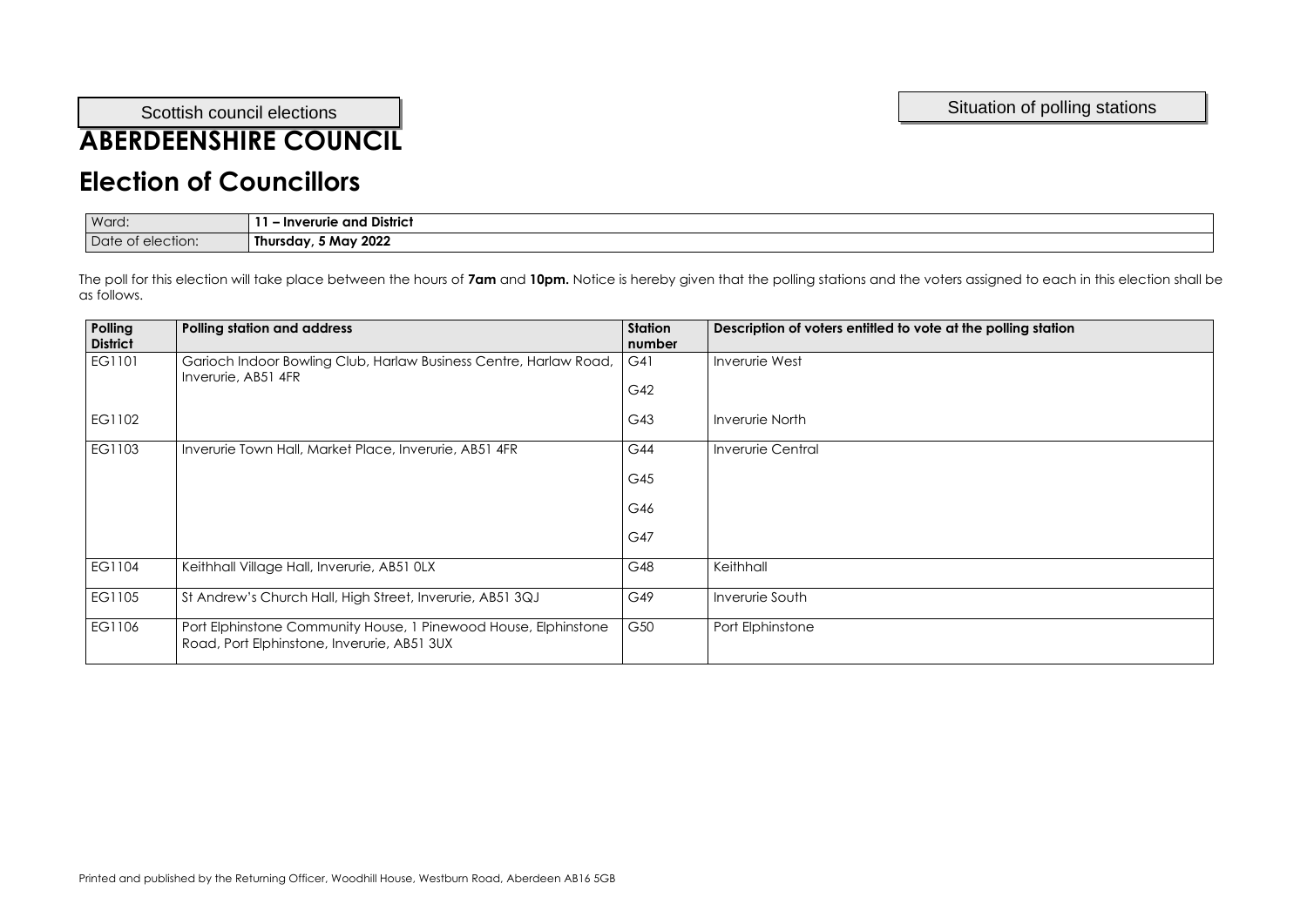## **ABERDEENSHIRE COUNCIL**

## **Election of Councillors**

| Ward:                | 1 O<br>Garioch<br>East        |
|----------------------|-------------------------------|
| Date of<br>election: | May 2022 M<br>--<br>Thursday, |

| Polling<br><b>District</b> | <b>Polling station and address</b>                               | <b>Station</b><br>number | Description of voters entitled to vote at the polling station |
|----------------------------|------------------------------------------------------------------|--------------------------|---------------------------------------------------------------|
| EG1201                     | Fintray Public Hall, Hatton of Fintray, Dyce, Aberdeen, AB21 0JB | G51                      | Fintray                                                       |
| EG1202                     | Axis Centre, 9 School Road, Newmachar, AB21 0WB                  | G52                      | Newmachar                                                     |
|                            |                                                                  | G53                      |                                                               |
|                            |                                                                  | G54                      |                                                               |
| WG1203                     | Kintore Public Hall, 5 School Road, Kintore, AB51 0UX            | G55                      | Kintore                                                       |
|                            |                                                                  | G56                      |                                                               |
|                            |                                                                  | G57                      |                                                               |
| <b>WG1204</b>              | Kinellar Community Hall, Fintray Road, Blackburn, AB21 0JQ       | G58                      | Kinellar                                                      |
|                            |                                                                  | G59                      |                                                               |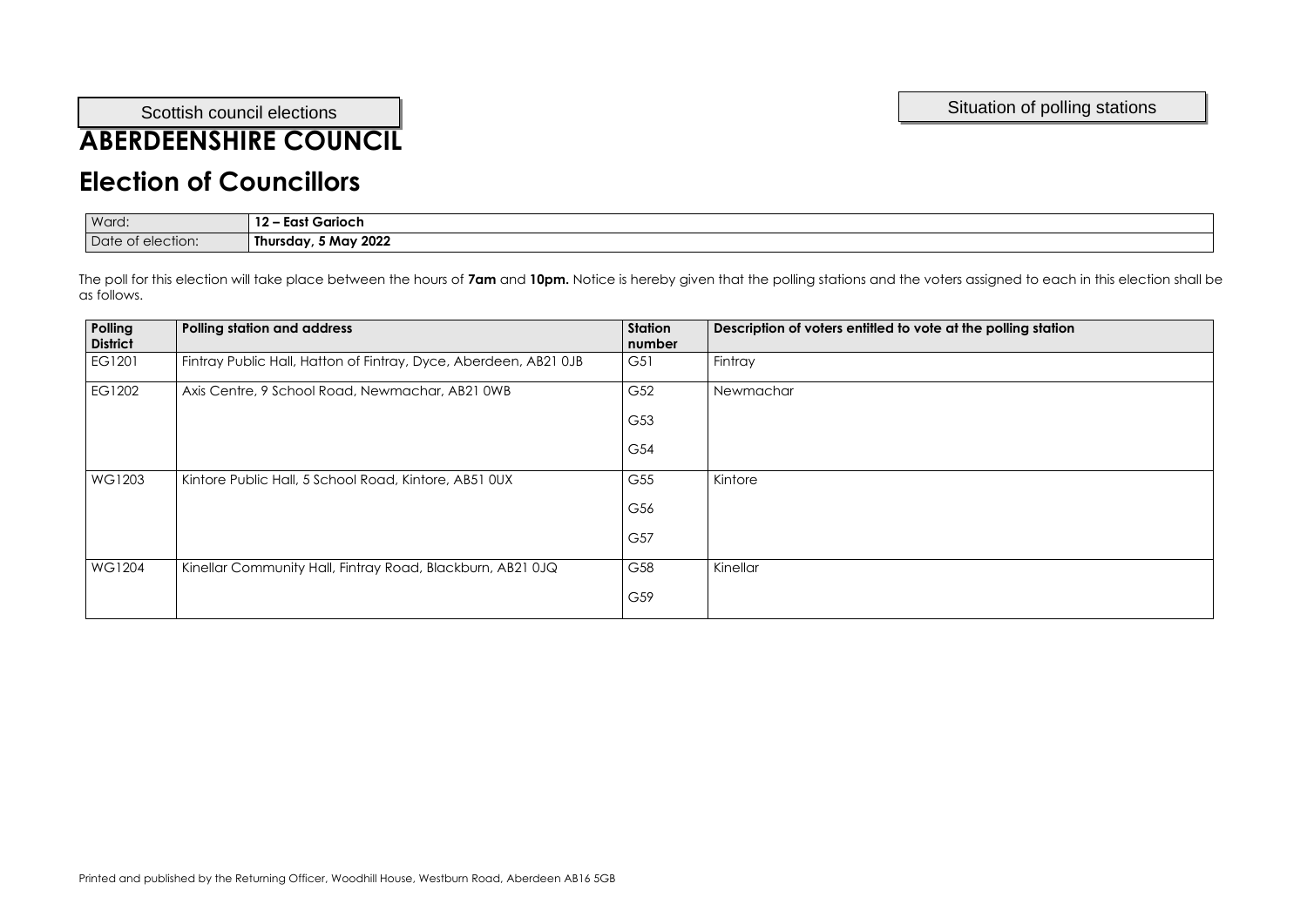# **ABERDEENSHIRE COUNCIL**

### **Election of Councillors**

| Ward:             | <b>Westhill and</b><br><b>District</b><br>. |
|-------------------|---------------------------------------------|
| Date of election: | 5 May 2022<br>Thursday,                     |

| Polling<br><b>District</b> | <b>Polling station and address</b>                           | <b>Station</b><br>number | Description of voters entitled to vote at the polling station |
|----------------------------|--------------------------------------------------------------|--------------------------|---------------------------------------------------------------|
| WW1301                     | Cluny Church Hall, Sauchen, Inverurie, AB51 7RS              | G60                      | Cluny                                                         |
| WW1302                     | Midmar Village Hall, Sauchen, Inverurie, AB51 7PQ            | G61                      | Midmar                                                        |
| WW1303                     | Echt Hall, Echt, Westhill, AB32 6UL                          | G62                      | Echt                                                          |
| WW1304                     | Milne Hall, Kirkton of Skene, Westhill, AB32 6XX             | G63                      | Skene West                                                    |
| WW1305                     | Ashdale Hall, Westhill Drive, Westhill, AB32 6FY             | G64                      | Westhill                                                      |
|                            |                                                              | G65                      |                                                               |
|                            |                                                              | G66                      |                                                               |
|                            |                                                              | G67                      |                                                               |
| WW1306                     | Westdyke Leisure Centre, Westdyke Avenue, Westhill, AB32 6QX | G68                      | Elrick                                                        |
|                            |                                                              | G69                      |                                                               |
|                            |                                                              | G70                      |                                                               |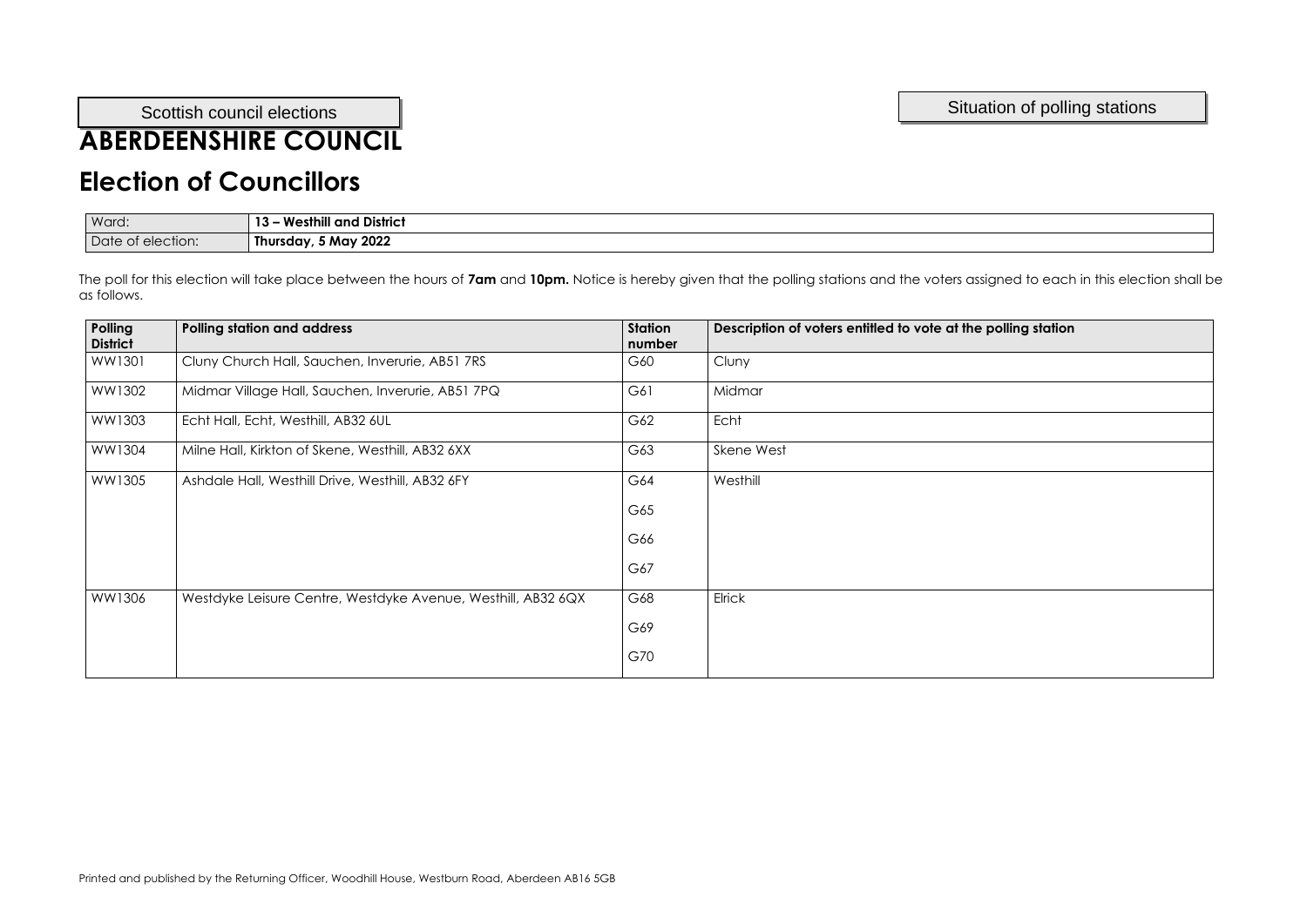## **ABERDEENSHIRE COUNCIL**

#### **Election of Councillors**

| Ward:             | - Huntly, Strathbogie and Howe of Alford<br>$14 -$ |
|-------------------|----------------------------------------------------|
| Date of election: | Thursday, 5 May 2022                               |

| Polling<br><b>District</b> | <b>Polling station and address</b>                             | <b>Station</b><br>number | Description of voters entitled to vote at the polling station |
|----------------------------|----------------------------------------------------------------|--------------------------|---------------------------------------------------------------|
| WG1401                     | Cairnie Memorial Hall, Cairnie, Huntly, AB54 4TQ               | WAK01                    | Cairnie                                                       |
| WG1402                     | Glass Village Hall, Glass, Huntly, AB54 8AJ                    | WAK02                    | Glass                                                         |
| WG1403                     | Stewart's Hall, 17 Gordon Street, Huntly, AB54 8AJ             | WAK03                    | Huntly                                                        |
|                            |                                                                | WAK04                    |                                                               |
|                            |                                                                | WAK05                    |                                                               |
| <b>WG1404</b>              | Drumblade School Nursery Building, Drumblade, Huntly, AB54 6EQ | WAK06                    | Drumblade                                                     |
| WG1405                     | Scott Hall, Forgue, Huntly, AB54 6DQ                           | WAK07                    | Forgue                                                        |
| WG1406                     | Gartly Community Hall, Gartly, Huntly, AB54 4RX                | WAK08                    | Gartly                                                        |
| WG1407                     | Fourteen, 14 The Square, Rhynie, AB54 4HD                      | WAK09                    | Rhynie                                                        |
| WG1408                     | Rannes Public Hall, Kennethmont, Huntly, AB54 4NP              | WAK10                    | Kennethmont - Clatt                                           |
| WG1409                     | Lumsden Public Hall, Market Square, Lumsden, AB54 4JQ          | WAK11                    | Kildrummy                                                     |
| WW1413                     |                                                                |                          | Part Kildrummy                                                |
| WG1410                     | Tullynessle and Forbes Hall, Tullynessle, Alford, AB33 8QN     | WAK12                    | Alford                                                        |
| WG1411                     | Keig Kirk, Keig, Alford, AB33 8BU                              | WAK13                    | Keig                                                          |
| WG1412                     | Monymusk Village Hall, Monymusk, Inverurie, AB51 7HB           | WAK14                    | Monymusk                                                      |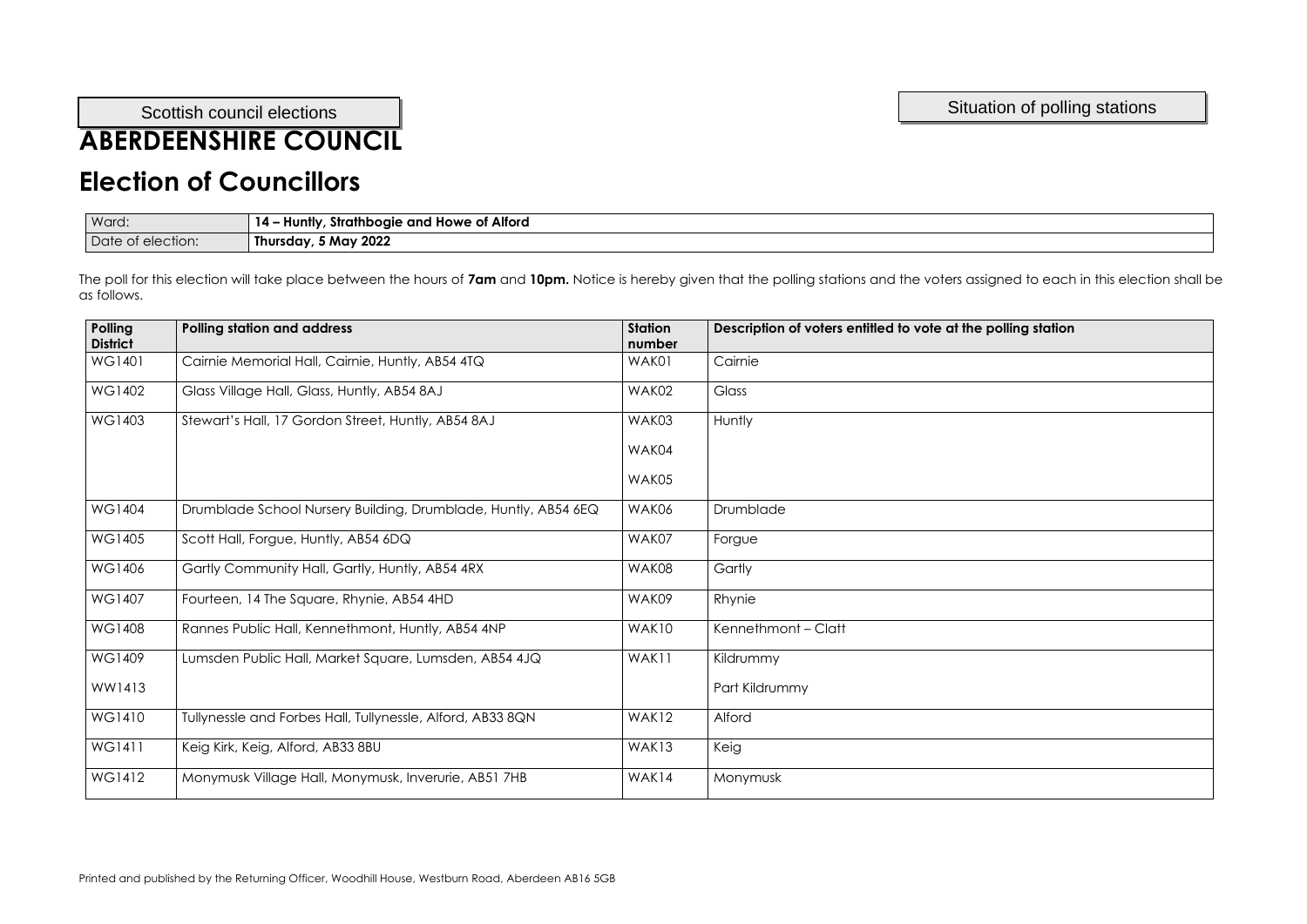#### polling station

| Polling<br><b>District</b> | <b>Polling station and address</b>                  | Station<br>number | Description of voters entitled to vote at the |
|----------------------------|-----------------------------------------------------|-------------------|-----------------------------------------------|
| WW1414                     | Alford Ski Centre, Greystone Road, Alford, AB33 8TY | WAK <sub>15</sub> | Alford                                        |
|                            |                                                     | WAK16             |                                               |
| WW1415                     | Craigievar Hall, Alford, AB33 8JL                   | WAK17             | Leochel Cushnie                               |
| WW1416                     | Tough Primary School, Tough, Alford, AB33 8ES       | WAK18             | Tough                                         |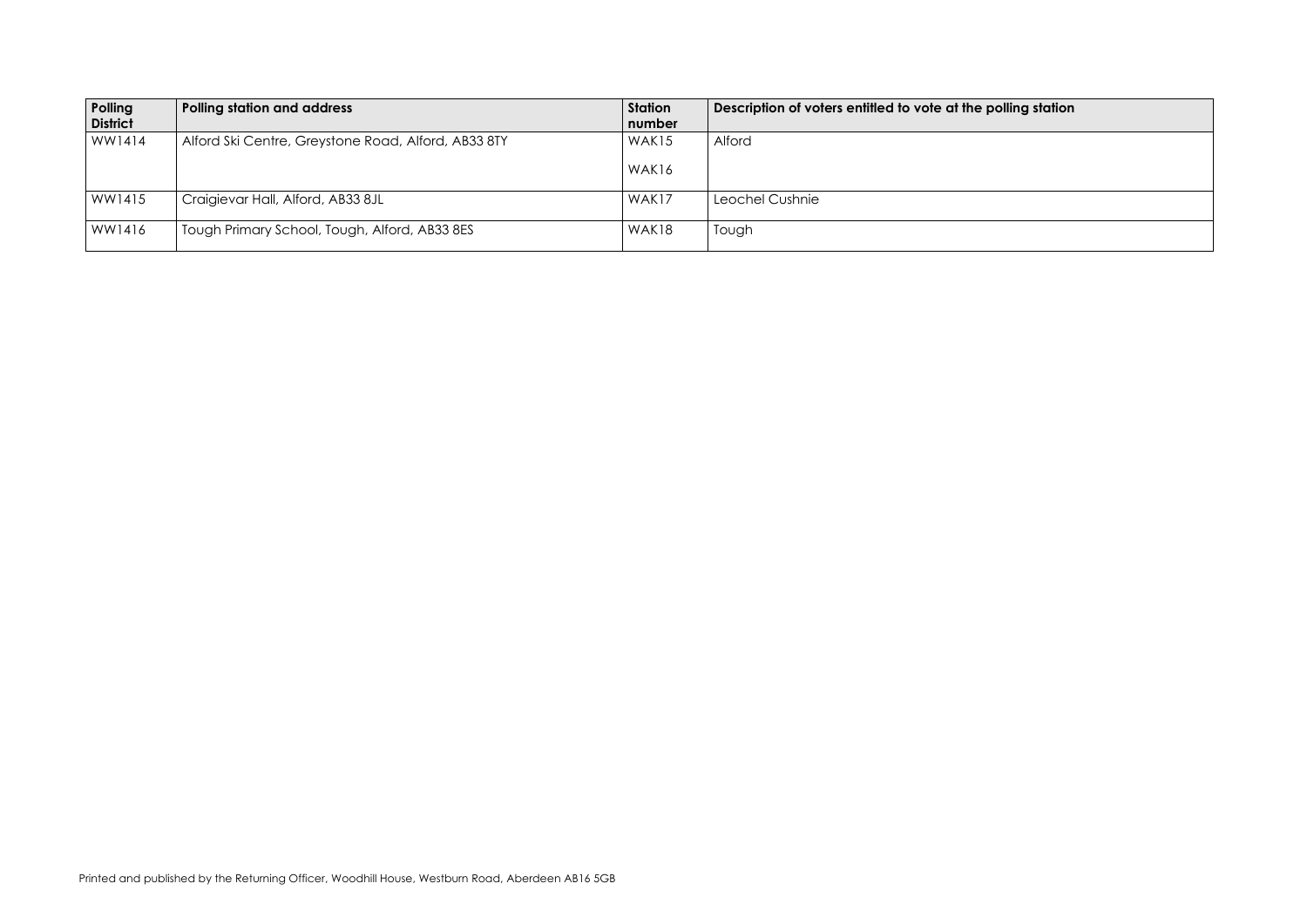## **ABERDEENSHIRE COUNCIL**

#### **Election of Councillors**

| Ward:             | - Aboyne, Upper Deeside and Donside<br>$15 -$ |
|-------------------|-----------------------------------------------|
| Date of election: | Thursday, 5 May 2022                          |

| Polling<br><b>District</b> | <b>Polling station and address</b>                                         | <b>Station</b><br>number | Description of voters entitled to vote at the polling station |
|----------------------------|----------------------------------------------------------------------------|--------------------------|---------------------------------------------------------------|
| WW1501                     | Corgarff Public Hall, Corgarff, Strathdon, AB36 8YL                        | WAK19                    | Strathdon - Corgarff                                          |
| WW1502                     | Lonach Hall, Strathdon, AB36 8UN                                           | WAK20                    | Strathdon - Glenbuchat                                        |
| WW1503                     | Towie Public Hall, Towie, Glenkindie, Alford, AB33 8NR                     | WAK21                    | Towie                                                         |
| WW1504                     | Braemar Village Hall, 33 Mar Road, Braemar, AB35 5YL                       | WAK22                    | <b>Braemar</b>                                                |
| WW1505                     | Crathie Church Hall, Crathie, Ballater, AB35 5TB                           | WAK23                    | Crathie                                                       |
| WW1506                     | Victoria Hall, Station Square, Ballater, AB35 5QB                          | WAK24                    | Glenmuick & Ballater                                          |
| WW1507                     | Logie Coldstone Village Hall, Logie Coldstone, Aboyne, AB34 5PQ            | WAK25                    | Logie Coldstone                                               |
| WW1508                     | MacRobert Memorial Hall, 5 Square, Tarland, AB34 4YL                       | WAK26                    | Coull - Tarland                                               |
| WW1509                     | Victory Hall, Ballater Road, Aboyne, AB34 5HY                              | WAK27                    | Aboyne & Glentanar                                            |
|                            |                                                                            | WAK28                    |                                                               |
| WW1510                     | Lumphanan Village Hall, 16 Perkhill Road, Lumphanan, Banchory,<br>AB31 4SE | WAK29                    | Lumphanan                                                     |
| WW1511                     | Learney Hall, 11 Beltie Road, Torphins, AB31 4JT                           | WAK30                    | <b>Torphins</b>                                               |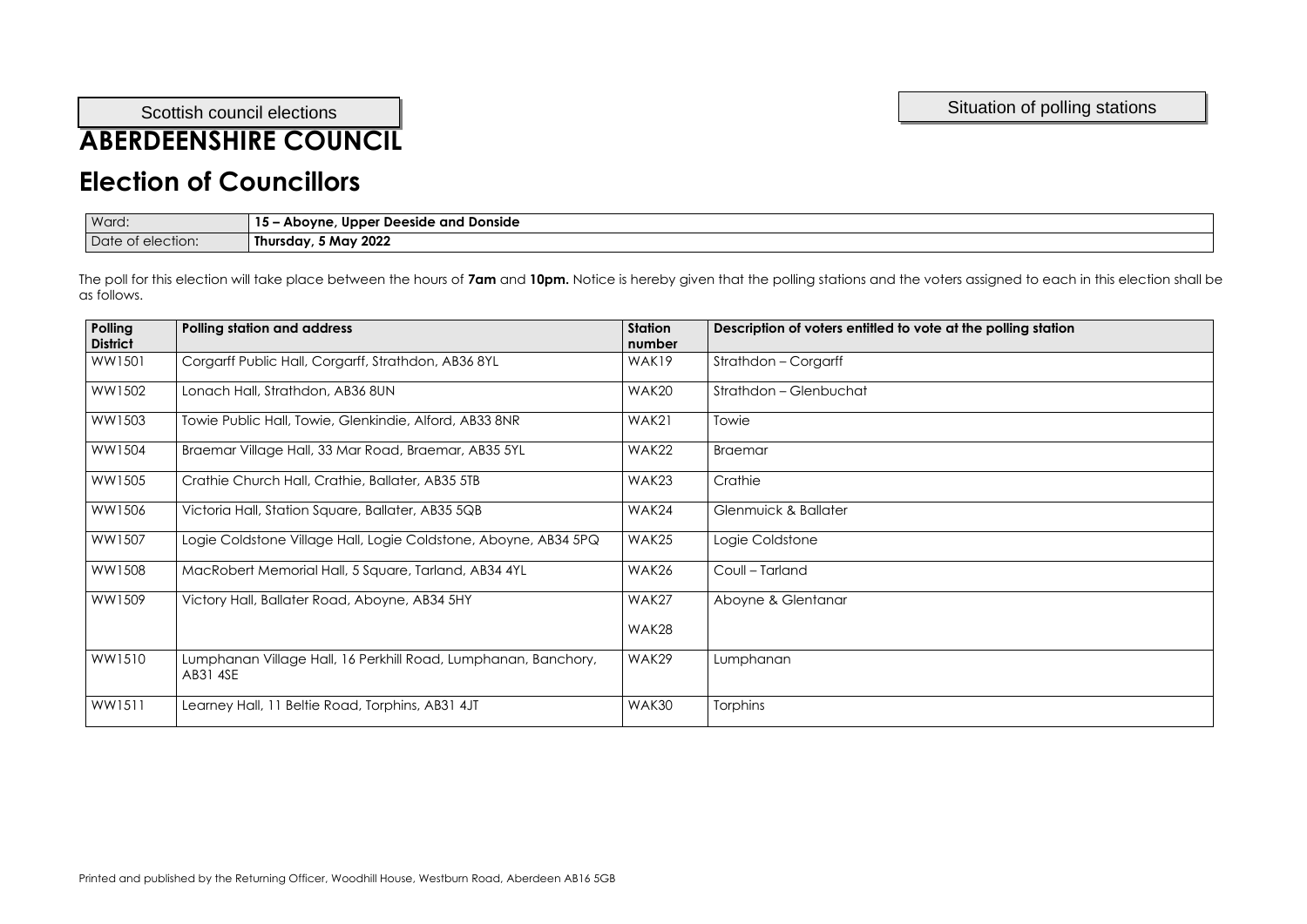## **ABERDEENSHIRE COUNCIL**

#### **Election of Councillors**

| Ward:                | - Banchory and Mid Deeside<br>IO. |
|----------------------|-----------------------------------|
| Date<br>ot election: | 5 May 2022<br>Thursday,           |

| Polling<br><b>District</b> | <b>Polling station and address</b>                                                       | <b>Station</b><br>number | Description of voters entitled to vote at the polling station |
|----------------------------|------------------------------------------------------------------------------------------|--------------------------|---------------------------------------------------------------|
| WW1601                     | Kincardine O'Neil Village, 55 North Deeside Road, Kincardine<br>O'Neil, Aboyne, AB34 5AA | WAK31                    | Kincardine O'Neil                                             |
| WW1602                     | Banchory Town Hall, 14 High Street, Banchory, AB31 5RP                                   | WAK32                    | <b>Banchory West</b>                                          |
|                            |                                                                                          | WAK33                    |                                                               |
| WW1603                     | Banchory Ternan East Church Hall, Station Road, Banchory, AB31<br>5YP                    | WAK34                    | <b>Banchory East</b>                                          |
|                            |                                                                                          | WAK35                    |                                                               |
| WW1604                     | Crathes Public Hall, Crathes, Banchory, AB31 5JN                                         | WAK36                    | Crathes                                                       |
| WW1605                     | Finzean Public Hall, Forest Road, Finzean, Banchory, AB31 6LY                            | WAK37                    | <b>Birse</b>                                                  |
| WW1607                     |                                                                                          |                          | Finzean                                                       |
| WW1606                     | Banchory Guide Hall, Dee Street, Banchory, AB31 5HT                                      | WAK38                    | Auchattie                                                     |
| WW1608                     | Strachan Village Hall, Gateside, Strachan, Banchory, AB31 6NN                            | WAK39                    | Strachan                                                      |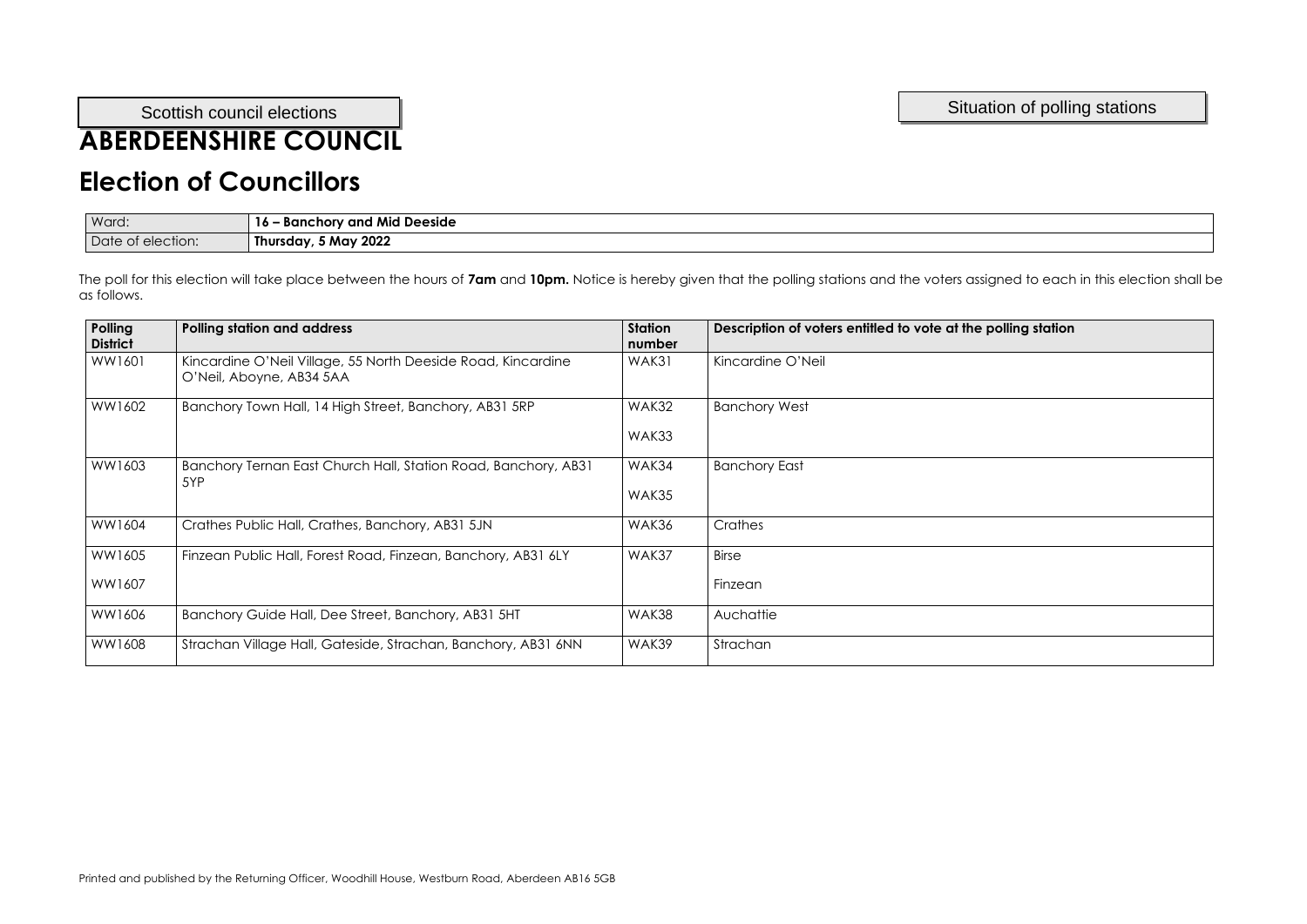## **ABERDEENSHIRE COUNCIL**

#### **Election of Councillors**

| Ward:                  | $\bullet$<br><b>North Kincardine</b> |
|------------------------|--------------------------------------|
| Date of<br>t election: | 5 May 2022<br>Thursday,              |

| Polling<br><b>District</b> | <b>Polling station and address</b>                                                                 | <b>Station</b><br>number | Description of voters entitled to vote at the polling station |
|----------------------------|----------------------------------------------------------------------------------------------------|--------------------------|---------------------------------------------------------------|
| SW1701                     | Maryculter Community Hall (By Old Mill Inn), South Deeside Road,<br>Maryculter, Aberdeen, AB12 5GB | WAK40                    | Maryculter                                                    |
| SW1702                     | Banchory Devenick School, Banchory Devenick, AB12 5XQ                                              | WAK41                    | <b>Banchory Devenick</b>                                      |
| SW1703                     | Jubilee Hall, Cookston Road, Portlethen, Aberdeen, AB12 4PT                                        | WAK42                    | Hillside                                                      |
|                            |                                                                                                    | WAK43                    |                                                               |
| SW1704                     | Portlethen Parish Church, Church Hall, Portlethen, AB12 4QT                                        | WAK44                    | Portlethen North                                              |
|                            |                                                                                                    | WAK45                    |                                                               |
| SW1705                     | Bourtree Community Hall, Berrymuir Road, Portlethen, AB12 4UF                                      | WAK46                    | Portlethen South                                              |
|                            |                                                                                                    | WAK47                    |                                                               |
| SW1706                     | Cookney Public Hall, Netherley, Stonehaven, AB39 3SA                                               | WAK48                    | Cookney                                                       |
| SW1707                     | Bettridge Centre, Coastal Park, Newtonhill, Stonehaven, AB39 3UL                                   | WAK49                    | Newtonhill                                                    |
|                            |                                                                                                    | WAK50                    |                                                               |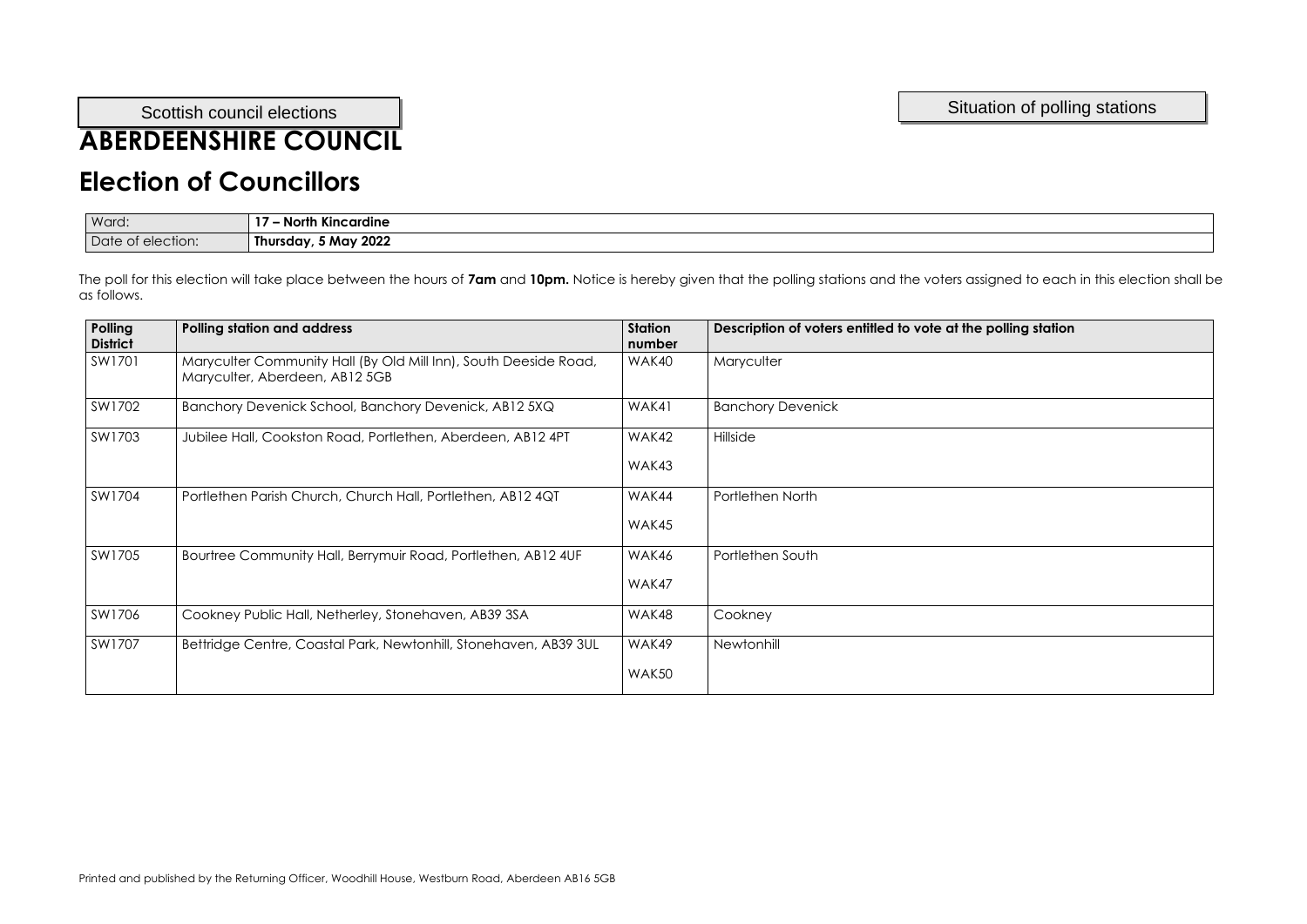## **ABERDEENSHIRE COUNCIL**

#### **Election of Councillors**

| Ward:             | 18<br>- Stonehaven and Lower Deeside |
|-------------------|--------------------------------------|
| Date of election: | Thursday, 5 May 2022                 |

| Polling<br><b>District</b> | <b>Polling station and address</b>                                          | <b>Station</b><br>number | Description of voters entitled to vote at the polling station |
|----------------------------|-----------------------------------------------------------------------------|--------------------------|---------------------------------------------------------------|
| WW1801                     | Drumoak Church Hall, Drumoak, Banchory, AB31 5EE                            | WAK51                    | Drumoak                                                       |
| WW1802                     | Kirkton Hall, Durris, Banchory, AB31 6BP                                    | WAK52                    | Durris                                                        |
| WW1803                     |                                                                             |                          | Stonehaven North (Part)                                       |
| AW1804                     | Stonehaven Community Education Centre, Bath Street,<br>Stonehaven, AB39 2DH | WAK53                    | <b>Stonehaven North</b>                                       |
|                            |                                                                             | WAK54                    |                                                               |
|                            |                                                                             | WAK55                    |                                                               |
| AW1805                     |                                                                             | WAK56                    | Stonehaven West                                               |
| AW1806                     | Scout HQ, Mill of Forest Road, Stonehaven, AB39 2GZ                         | WAK57                    | Stonehaven South West                                         |
|                            |                                                                             | WAK58                    |                                                               |
| AW1807                     | St Bridget's Hall, Dunnottar Avenue, Stonehaven, AB39 2JJ                   | WAK59                    | Dunnottar                                                     |
|                            |                                                                             | WAK60                    |                                                               |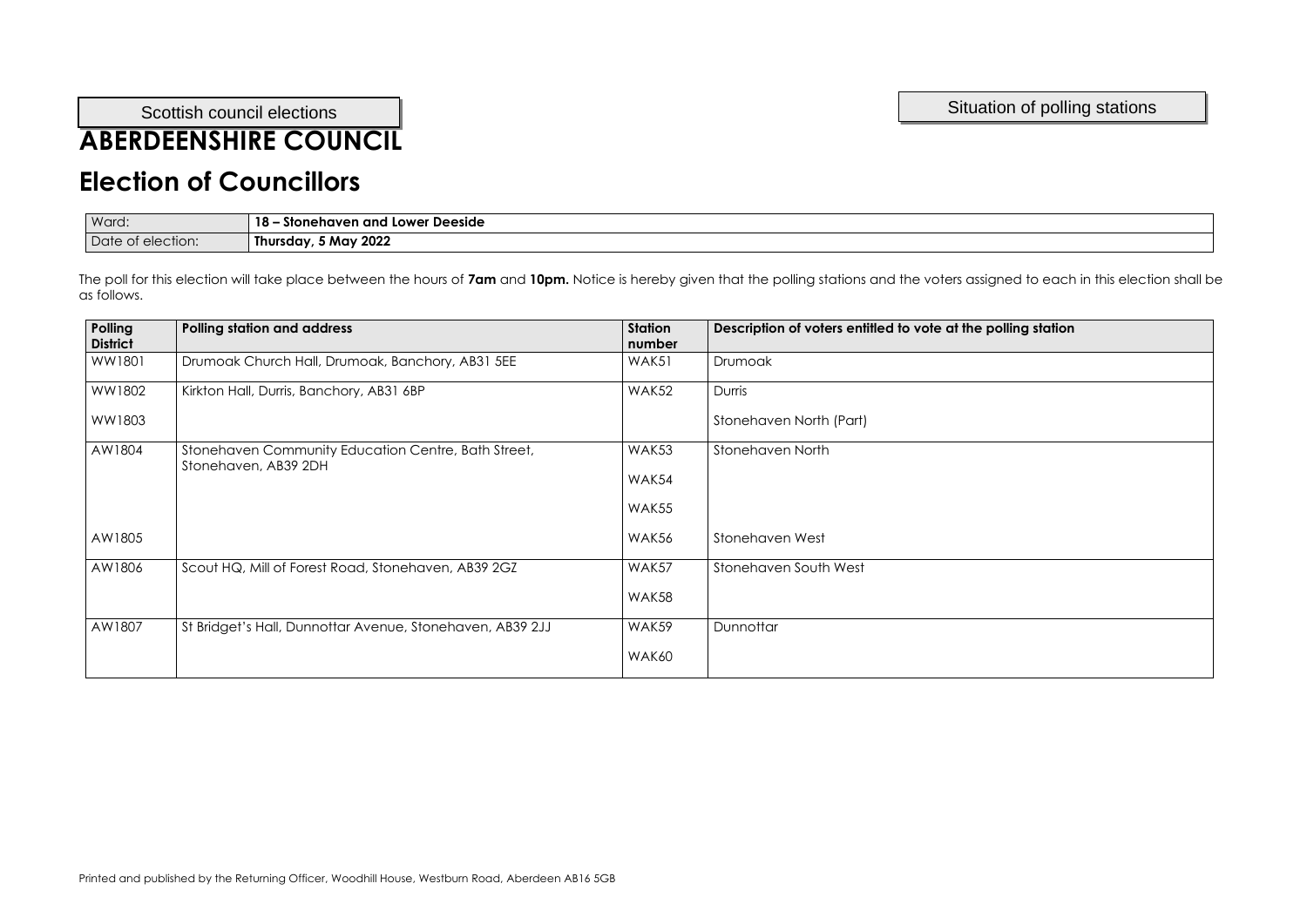## **ABERDEENSHIRE COUNCIL**

## **Election of Councillors**

| Ward:             | - -<br>10<br><b>Mearns</b> |
|-------------------|----------------------------|
| Date of election: | 5 May 2022<br>Thursday,    |

| Polling<br><b>District</b> | <b>Polling station and address</b>                                                    | <b>Station</b><br>number | Description of voters entitled to vote at the polling station |
|----------------------------|---------------------------------------------------------------------------------------|--------------------------|---------------------------------------------------------------|
| AW1901                     | Drumlithie Public Hall, Drumlithie, Stonehaven, AB39 3YS                              | WAK61                    | Glenbervie                                                    |
| AW1902                     | Auchenblae Public Hall, Monboddo Street, Auchenblae, AB30 1XQ                         | WAK62                    | Auchenblae                                                    |
| AW1903                     | Fordoun Memorial Hall, Fordoun Station, Fordoun, Laurencekirk,<br><b>AB30 INN</b>     | WAK63                    | Fordoun                                                       |
| AW1904                     | Arbuthnott Parish Hall, Arbuthnott, Laurencekirk, AB30 1PB                            | WAK64                    | Arbuthnott                                                    |
| AW1905                     | Kinneff Public Hall, Kinneff, Montrose, DD10 0TG                                      | WAK65                    | Kinneff                                                       |
| AW1906                     | Fettercairn Church Hall, Main Street, Fettercairn, AB30 1YU                           | WAK66                    | Fettercairn                                                   |
| AW1907                     | Luthermuir Public Hall, Off Main Street, Luthermuir, Laurencekirk,<br><b>AB30 1YR</b> | WAK67                    | Luthermuir                                                    |
| AW1908                     | The Venue, 84 High Street, Laurencekirk, AB30 1BJ                                     | WAK68                    | Laurencekirk                                                  |
|                            |                                                                                       | WAK69                    |                                                               |
| AW1909                     | Inverbervie Burgh Hall, Off Farquhar Street, Inverbervie, Montrose,<br>DD100LG        | WAK70                    | Inverbervie                                                   |
|                            |                                                                                       | WAK71                    |                                                               |
| AW1910                     | Gourdon Public Hall, Queen Street, Gourdon, Montrose, DD10 0LE                        | WAK72                    | Gourdon                                                       |
| AW1911                     | Marykirk Public Hall, Marykirk, Laurencekirk, AB30 1UT                                | WAK73                    | <b>Marykirk</b>                                               |
| AW1912                     | St Cyrus Public Hall, Roadside, St Cyrus, Montrose, DD10 0BA                          | WAK74                    | St Cyrus & Benholm                                            |